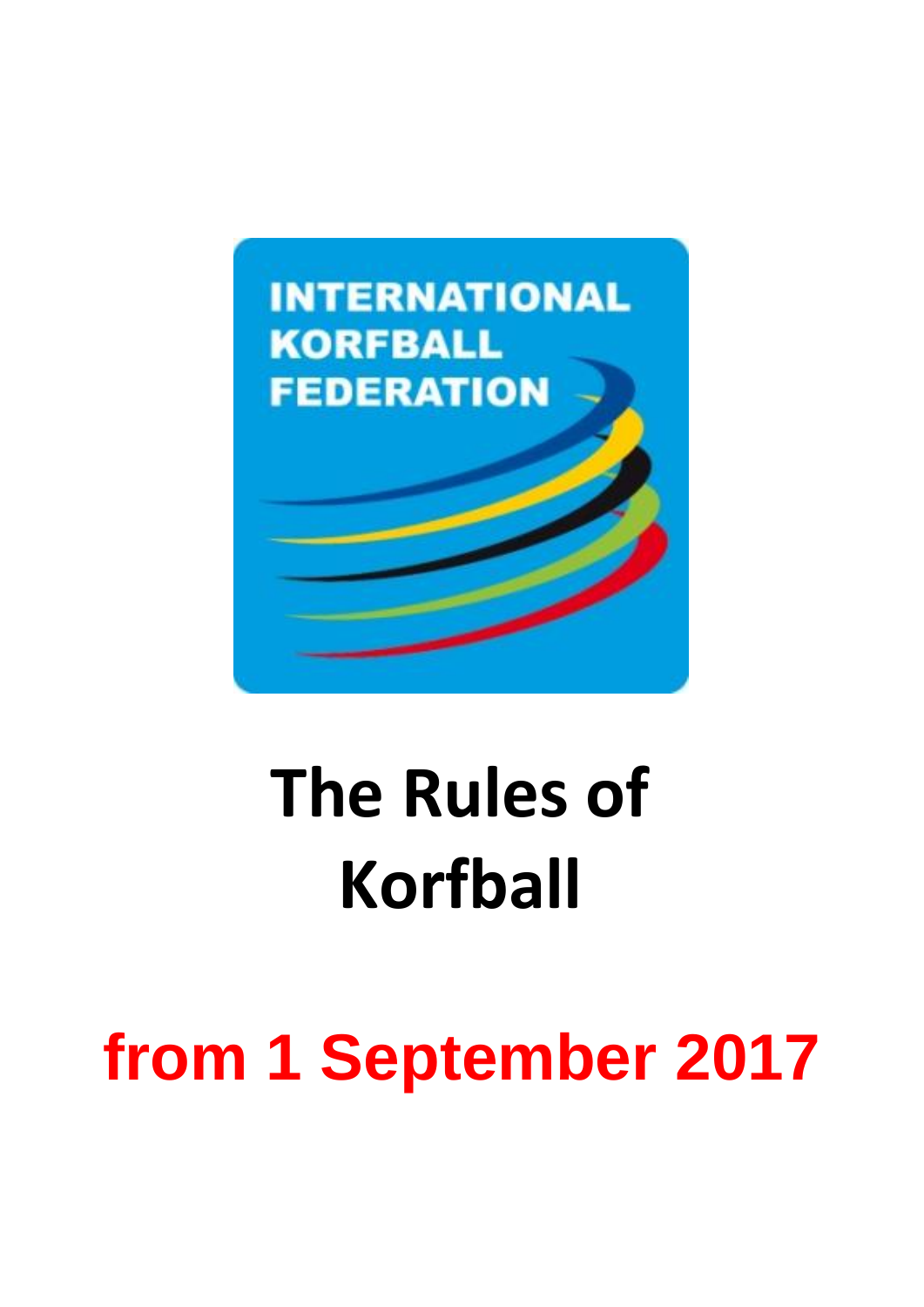## **Definition and introduction**

Korfball is a sport played by hand within a rectangular field of play whereby a team of four female players and four male players tries to shoot a ball into a korf (basket). The sport's main characteristics encompass allround skills, cooperative play, controlled physical contact and gender equality.

Whenever the word "he" is used it should be understood that this could be "she".

Within the rules of korfball various words and phrases are used that are integral to the rules. Definitions of these words and phrases are given in an appendix to these rules.

The rules as published here are the normal rules used in adult matches, in particular IKF Tournaments and friendly International matches. However, certain rules concerning, for example, the size of the pitch or ball, length of match, number of substitutions and time outs per team may be varied to suit local circumstances and where this is allowed then the words "competition rules" are used. Whenever the words "competition rules" are used it should also be understood that this could be "match or competition regulations".

## **Section 1: Field and Equipment**

#### **1.1 Playing area**

The "playing area" shall be deemed to be the field of play together with its border area and the benches.

- a Field of play The dimensions of the field of play are 40 x 20 m. It is divided into two equal zones by a line parallel to the ends of the field. The free height is preferably 9 m but must not be less than 7 m.
- b Border area

The border area is at least 1 m wide and surrounds the field of play. It must be kept free from obstacles.

#### c Bench

Two benches shall be placed near one of the sidelines and, if possible, at least 2 m from the field of play. They should be placed one on each side of the middle line and at least two metres apart.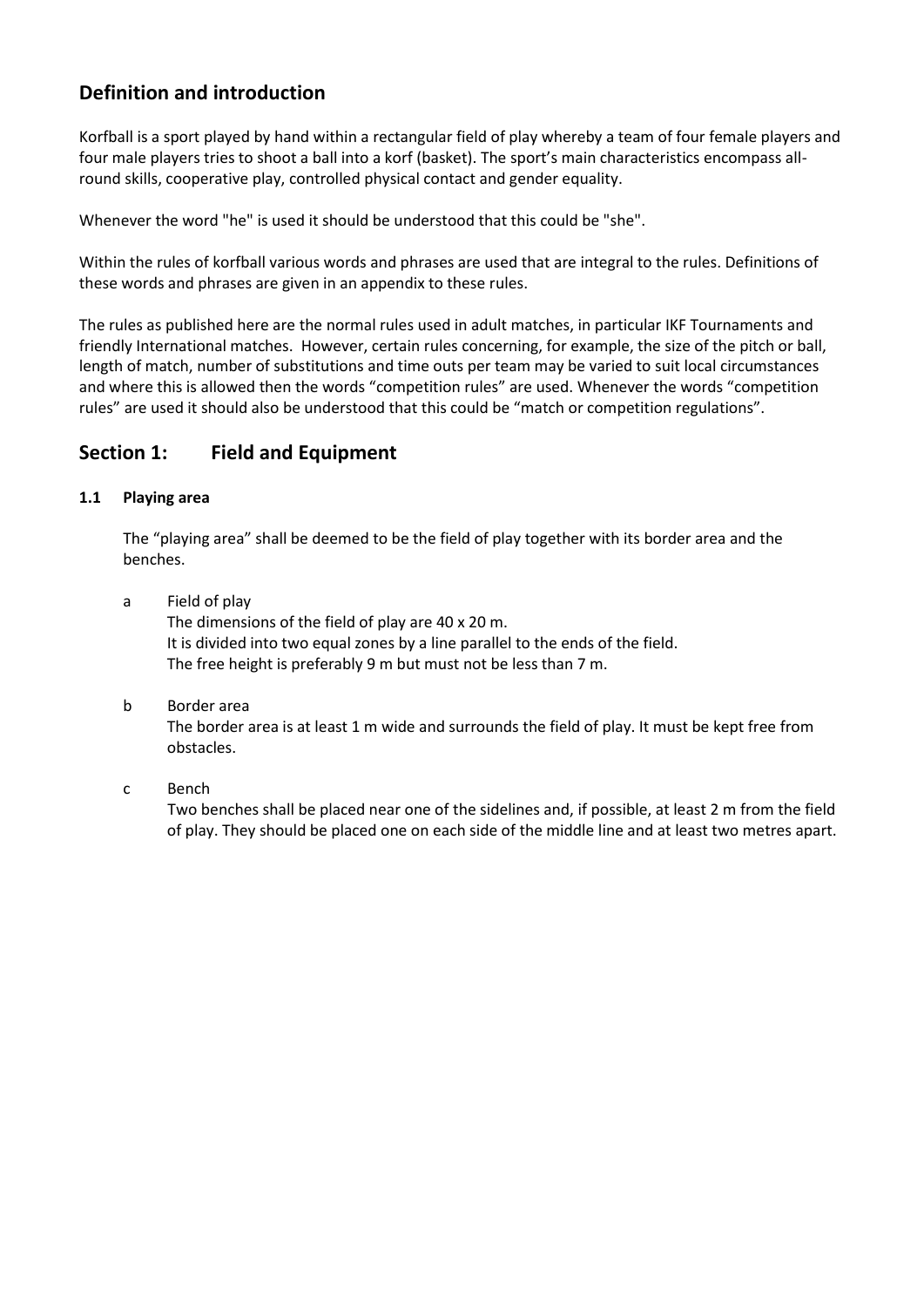#### **1.2 Marking**

The field of play is marked out by clearly visible lines, 3.0 - 5.0 cm wide as shown in the diagram.



The penalty spots are marked in front of the post as seen from the centre of the field. The edge of the spot furthest from the post must be 2.50 m from the front of the post. For the recommended size of the penalty spot see the guidance notes.

*A penalty area as shown in the diagram may be marked on the field around each post. These areas may be designated by either a solid colour (contrasting from the other lines and surface of the field) or by lines fixed on the ground showing the limits of the area.*

The penalty area shows an area that is 2.50 m (in all directions) from the spot, the post and any point on the imaginary line between the spot and the post.

The free pass circle is a circle of 2.50 m radius measured from the edge of the penalty spot that is furthest from the post.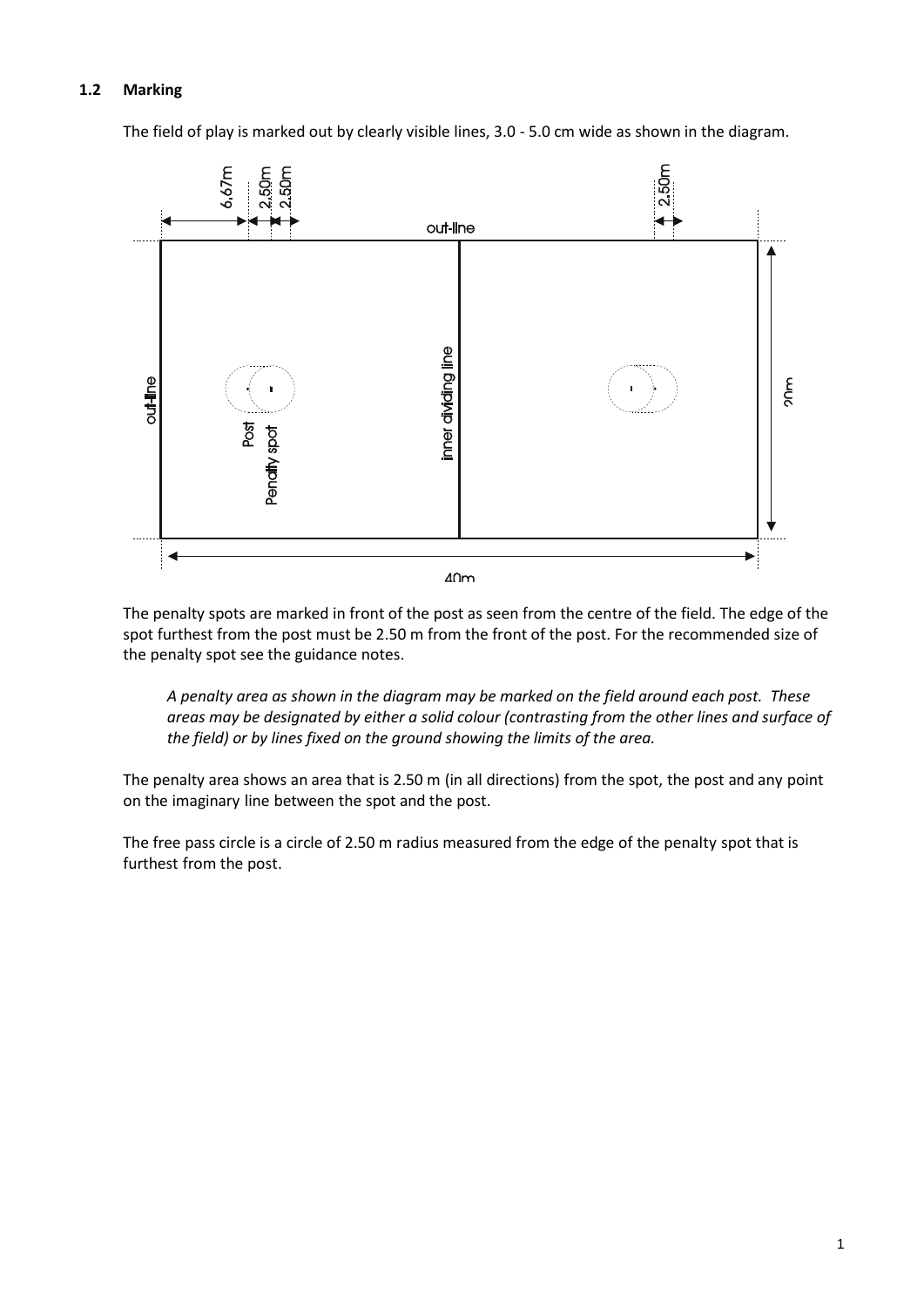The shaded area shows the area where no player may stand during the taking of a penalty except the taker who must stand immediately behind the penalty spot. No other player may enter the shaded area until the ball has left the taker's hands

The shaded area shows the area where no player may stand during the taking of a free pass except the taker, who must stand immediately behind the penalty spot with one foot and the other foot must be within the lighter shaded area. The taker may not touch the spot or the darker shaded area until the ball has left his hands. For when the attacking and defending players may enter the area and how an attacking player is able to bring the ball into play see § 3.10 c.



Note: All measurements are made to the outside edge of the lines

The darker shaded area shows an area between an imaginary line through the edge of the penalty spot, parallel to the centre line, and the post. The taker of a free pass or penalty may not touch the ground in this area until the ball has left his hand(s).

(Note: *If the free pass circle is marked on the pitch as a solid colour it is not necessary to have this darker area in a different shade or colour. It is shown darker merely to help illustrate the rules.)*.

#### **1.3 Posts**

Posts with an external diameter of 4.5 - 8.0 cm are fixed perpendicularly in or on the ground in both zones at a point situated midway between the two sidelines and one-sixth of the length of the field of play from the end line.

When it is not possible to fix the post into the floor the post may be fixed to a sufficiently heavy and large metal base plate with a thickness of a maximum of 1.0 cm. The base plate must be completely flat. The connection of the post in, or on, the ground must be such that the players cannot trip over it, or be injured by it, while passing or falling near it. In particular the bases must lie flat on the ground. Cross connections to the base are not permitted.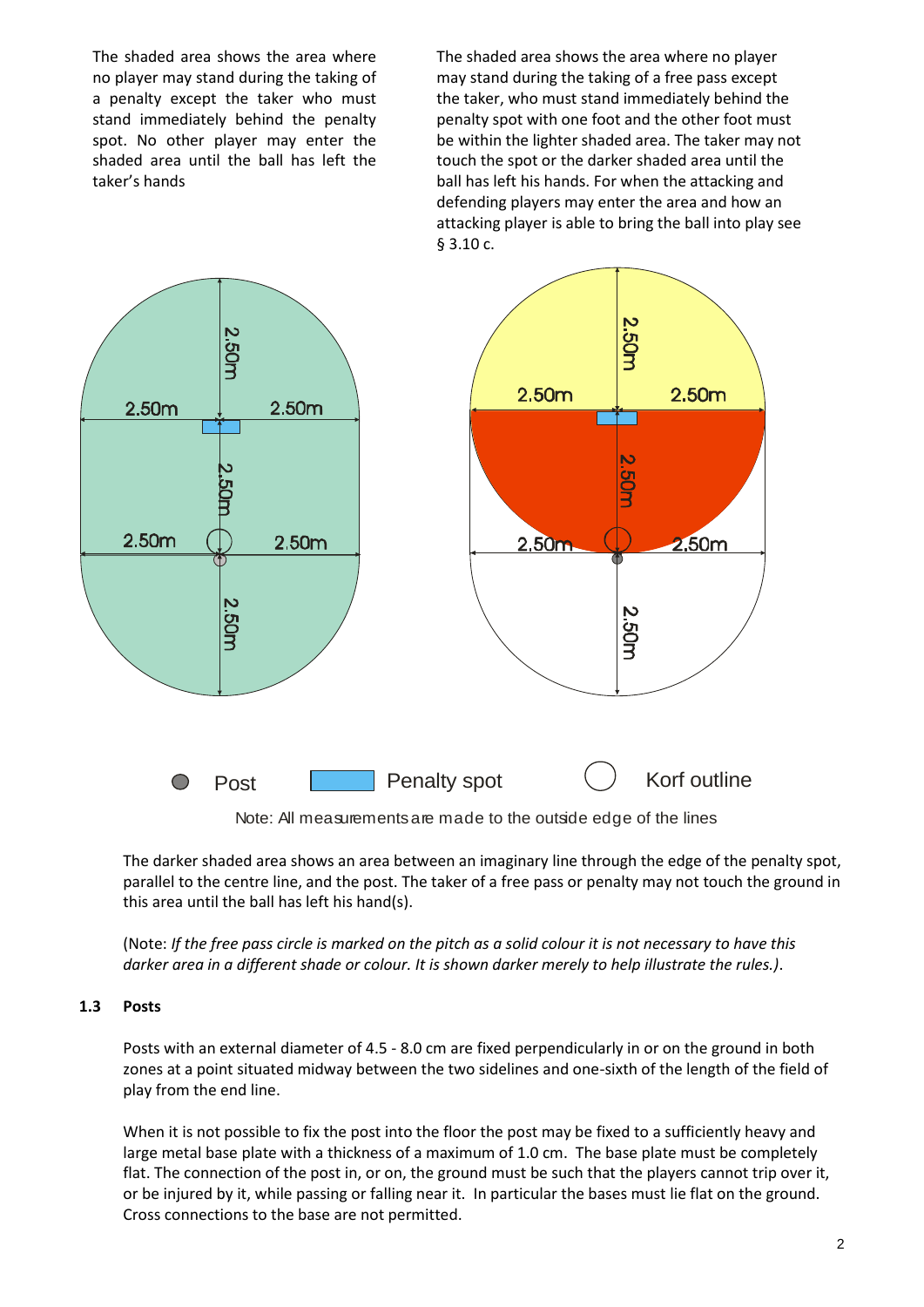#### **1.4 Korfs**

A korf is fitted to each post. The korf must face towards the centre of the field and all of its top edge must be 3.50 m above the ground. The korfs must be cylindrical without a bottom; they should be 23.5 - 25.0 cm high and have an inner diameter of 39.0 - 41.0 cm on the upper side and 40.0 - 42.0 cm on the bottom side. The rim (top edge) of the korf shall have a width of 2.0 - 3.0 cm.

The korfs should be made of an approved synthetic material (see IKF Korf Regulations). They must be similar and must be in a strong yellow colour.

The method of fixing the korfs to the post must satisfy the following conditions:

- no movement of the korf with respect to the post is permitted
	- **the post must not protrude above the korf**

#### **1.5 Ball**

Korfball is played with a round number 5 ball of a type that has been approved by the IKF The ball shall be at least two-coloured. Its circumference should be 68.0 - 70.5 cm and the weight of the ball must be in the range 445 g to 475 g inclusive. The ball must be inflated to the prescribed pressure indicated on it so that when it is dropped onto the playing surface from a height of about 1.80 m, measured from the bottom of the ball, it should rebound to a height, measured to the top of the ball, of between 1.10 m and 1.30 m.

*A coloured outer casing is understood to be a ball on which a pattern is printed in a colour other than the basic colour of the ball. This pattern must be so symmetrical that the ball, whilst turning, does not lose the visual effect of actually being round.*

#### **1.6 Equipment of players and officials**

The players of each side must be dressed in a uniform sports outfit that is sufficiently different from that of the other side. The referee and his assistant must wear outfits that are sufficiently different from the competing teams. No one is allowed to wear any object that could cause an injury during the game.

All objects that might prove dangerous during the game are prohibited, e.g. sharp finger nails, rimless glasses, bracelets, necklaces, earrings, wristwatches and rings. They must be either removed or taped in such a way that they are no longer dangerous.

#### **1.7 Shot clock apparatus**

Shot clocks should be placed at a height of at least 0.90 m in a clearly visible spot outside the playing area and near to the middle of both end-lines. The clocks should be controlled from the scorer's table.

The competition rules shall determine the maximum height allowed.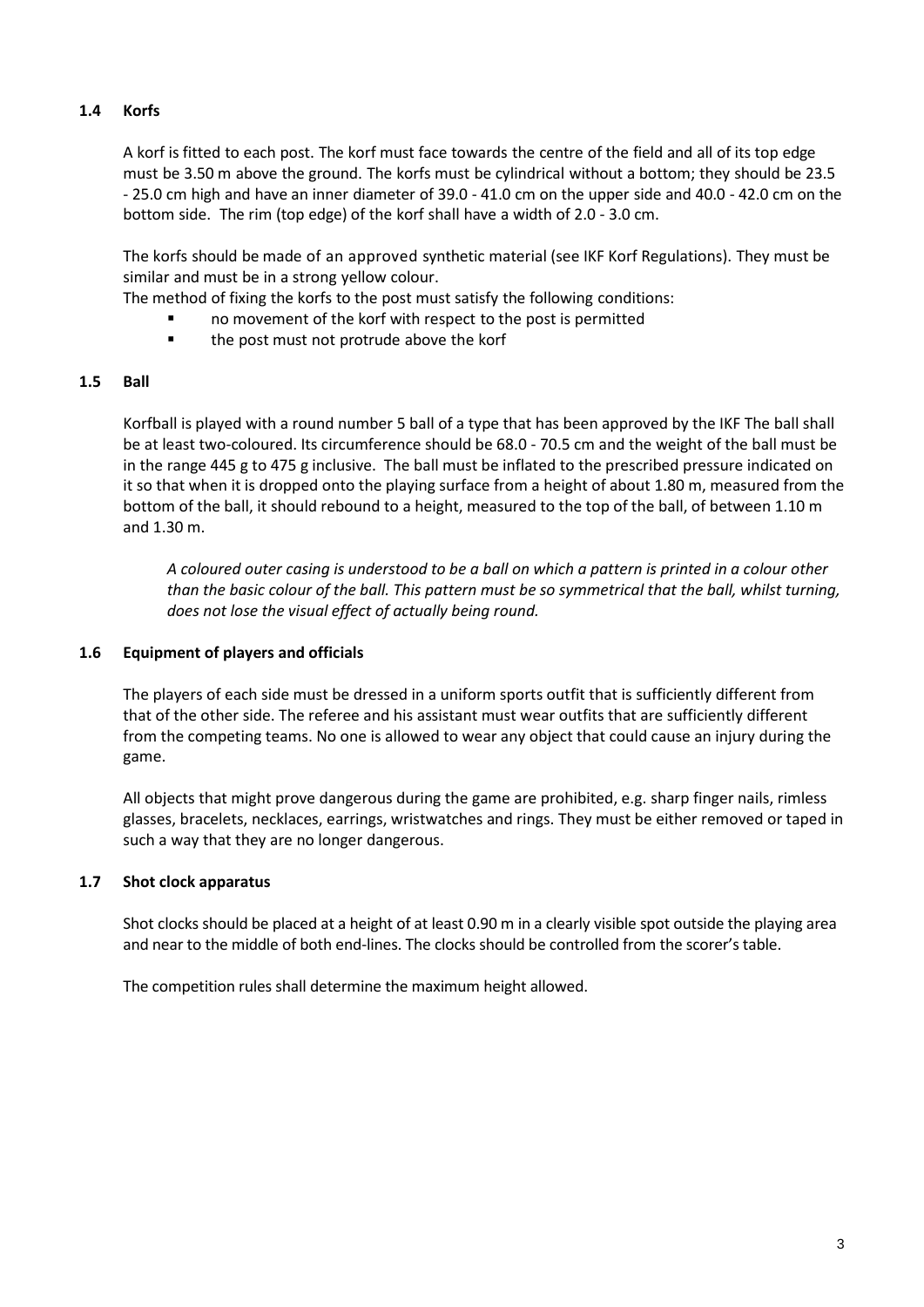### **Section 2: Persons**

#### **2.1 Players**

#### **a Numbers and position**

The game is played by two teams, each consisting of 4 male and 4 female players, of whom two of each sex are placed in each zone.

#### **b Line up and incomplete teams**

When one or both teams are incomplete, the games can only start, or be continued, if a line up is possible that ensures that no zone has less than three players from each side and that in no division one female and two male players are opposed by one male and two female players.

Normally the same starting line up is maintained throughout the match. If, however, during the game circumstances alter owing to the dropping out or sending off of a player the referee can, at the request of a coach and after consulting the other coach, permit a change. He will order a change when this is necessary to comply with the conditions mentioned above or when the number of players with a direct opponent is less than absolutely necessary.

If a team has not fielded a player, or he is missing for good reasons, (e.g. injury or because the opposing side did not field a full team), then it always has the right to bring this player into the proper zone where he belongs (except when, in exceptional cases and in accordance with § 2.1 b above, he should be placed in another zone).

When one team has less than six players or the conditions mentioned above concerning the possible line up of male and female players cannot be met, the game is abandoned.

#### **c Substitution of players**

The competition rules shall prescribe how many substitutions (up to the maximum referred to below) are allowed without the permission of the referee and whether a substituted player can return to the game.

There are two scenarios - a substituted player is allowed to return (scenario A) and a substituted player is not allowed to return (scenario B).

A substitution is only allowed during an interruption of play.

#### **A Competition Rules allow a substituted player to return**

Where the competition rules prescribe that a substituted player can return to the match then a maximum of eight (8) changes are allowed without the approval of the referee.

#### **B Competition Rules do not allow a substituted player to return**

Where the competition rules prescribe that a substitute player cannot return to the game then a maximum of four (4) players can be substituted without the approval of the referee and once a player has been substituted he cannot, under any circumstances return to the match (including cases of injury and replacing a player with a red card) .

**Players sent off:** A player sent off by the referee can be replaced by a substitute. The change shall be considered to be one of the maximum number of changes allowed. Furthermore, if the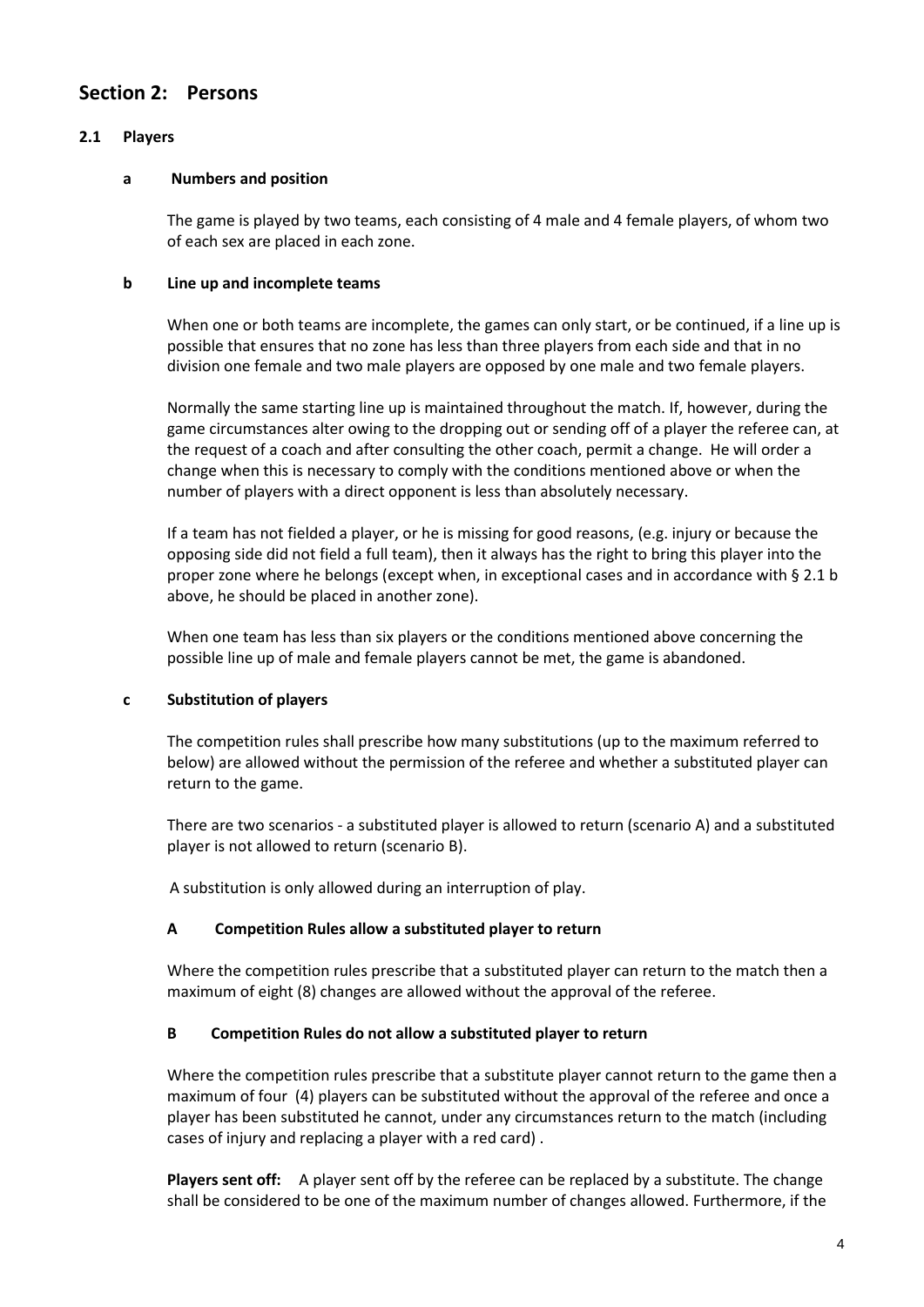player sent off is not immediately replaced then the team shall still be deemed to have used one of the maximum number of changes referred to above and in addition the team may not have any more substitutions of the same sex as the player sent off until such a replacement is made.

**Injured players:** In the case of injury, a period (fixed by competition rules starting when the medical attendant reaches the injured player), is allowed for the assessment and/or treatment of the injured player. The competition rules shall also prescribe what happens at the end of this assessment period.

If the maximum permitted number of substitutions has already been reached, then a player who has been sent off, or injured players who can no longer take part in the match, may still be replaced with the permission of the referee.

#### **2.2 Captain, Coach, Substitutes and other persons attached to the team**

#### **a Captain**

One player of each team is the captain. He wears a clearly visible band or tape in a contrasting colour to the shirt on the upper part of the arm (or on sleeveless shirts on top of one shoulder). He represents the team and is responsible for the proper conduct of his players. In the absence of the team coach, when there is no assistant coach, he takes on the additional tasks of the coach as mentioned below. He has the right to draw the referee's attention to anything he thinks desirable in the interest of the good progress of the match.

The approach must be made in a reasonable and correct manner in good faith and not too frequently.

The captain shall remain as captain of the team throughout the match and can only give up this role if he no longer takes part in the match. In this case one of the other players must be designated as the captain.

#### **b Coach and Assistant Coach**

Each team is permitted to be accompanied by a coach. The coach must sit on the bench allocated to his team and is not allowed to enter the field of play without the permission of the referee.

The coach is permitted to give instructions to his team's players from the bench and in a manner that will not disturb others. The competition rules may also allow the coach to leave his place on the bench temporarily, for a short period of time, in order to give instructions to his team's players. This must be done from the same side of the field as his team's bench whilst remaining outside the field of play.

The coach may leave his bench temporarily to undertake one of the following additional tasks:

- to request and/or use a time-out (see § 3.1 b)
- $\blacksquare$  to request and execute a substitution (see § 2.1 c)
- when a change in the formation is necessary in accordance with § 2.1 b to inform the referee and the coach of the opposing team which of his attackers will not shoot (see § 3.6 q).

Competition Regulations may also allow each team to be permitted to have an assistant coach. An assistant coach takes on the tasks of a coach listed above only when the above coach is no longer present. Until such time he must remain seated at all times on the bench allocated to his team.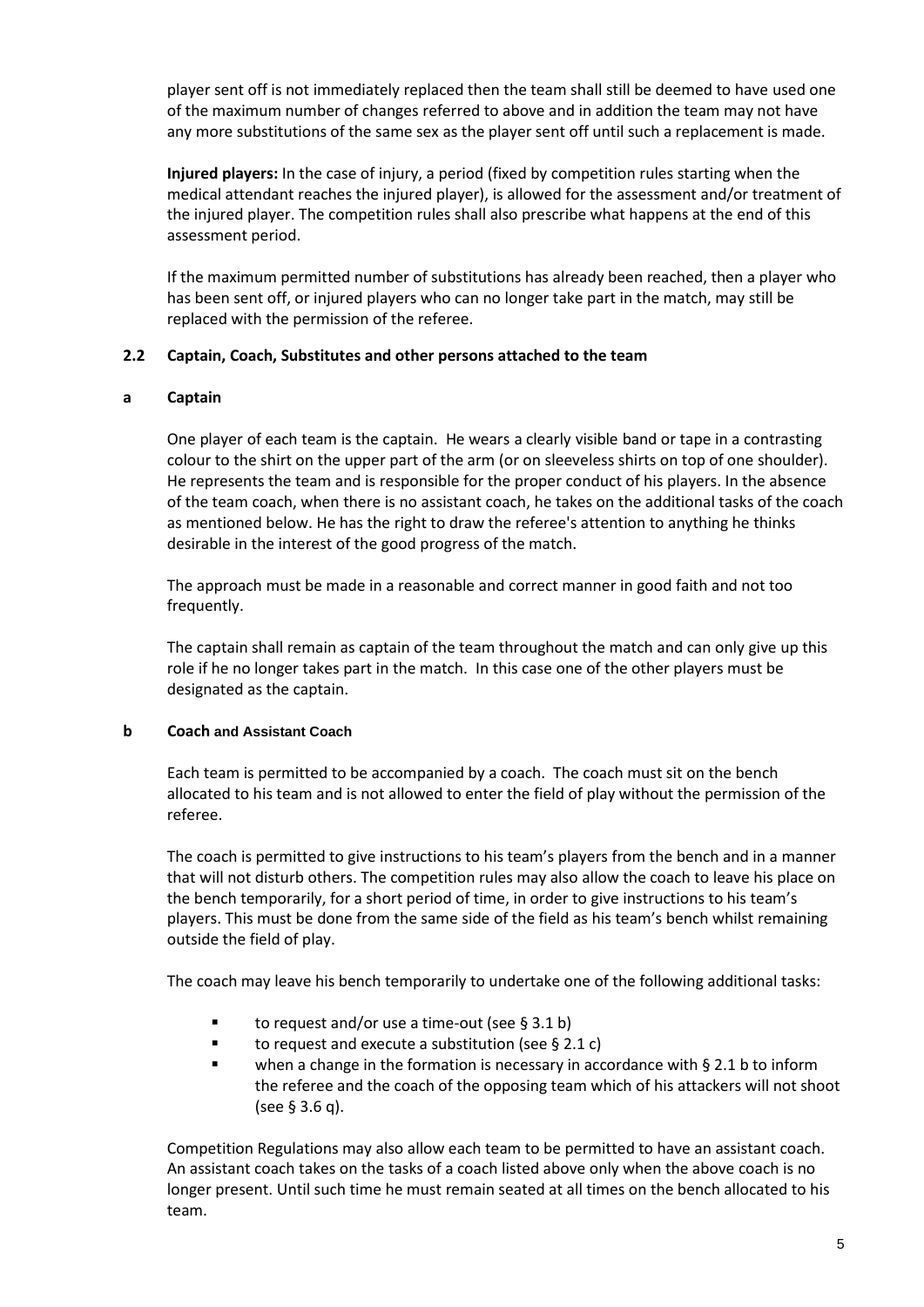If at any time there is no coach or assistant coach present the additional tasks named above go to the captain (see § 2.2 a).

#### **c Substitutes and other persons**

The substitutes and all other persons allowed to sit on the bench are considered members of the team. Other than in circumstances mentioned below, they must all remain seated on the bench during the match.

Substitutes are allowed to leave the bench to warm up prior to substitution.

A member of a team's medical staff is allowed to leave the bench to examine/treat an injured player. He may only enter the field of play with the permission of the referee.

A player that has been substituted is allowed to sit on the bench. However, a player that has been substituted because he has been given a red card is not allowed to sit on the bench and must leave the playing area.

#### **2.3 Referee**

The referee controls the game. His task is:

#### **a to decide the suitability of the hall, field of play and material and pay attention to any changes that might occur during the game**

Reasons for cancellation can be:

- **a** very slippery floor
- water on the floor
- **Example 1** dangerous obstacles in the hall

#### **b to enforce the rules**

The referee punishes infringements of the rules unless it is to the disadvantage of the nonoffending team when the referee may choose to play "advantage" and not punish an infringement.

The referee may punish any infringements of the rules at any time during the match, even when play has been stopped.

#### **c to use the official signals to clarify his decisions**

The official signals that the referee must use are shown in an appendix to these rules.

#### **d to take action when one side obtains an unfair advantage from circumstances outside the game**

**e to indicate the starting, stopping and restarting of the game and a time out by means of blowing a whistle**

To start or restart the game the referee blows his whistle as soon as the player taking the throw is ready and all the requirements are satisfied (see § 3.9 and § 3.10).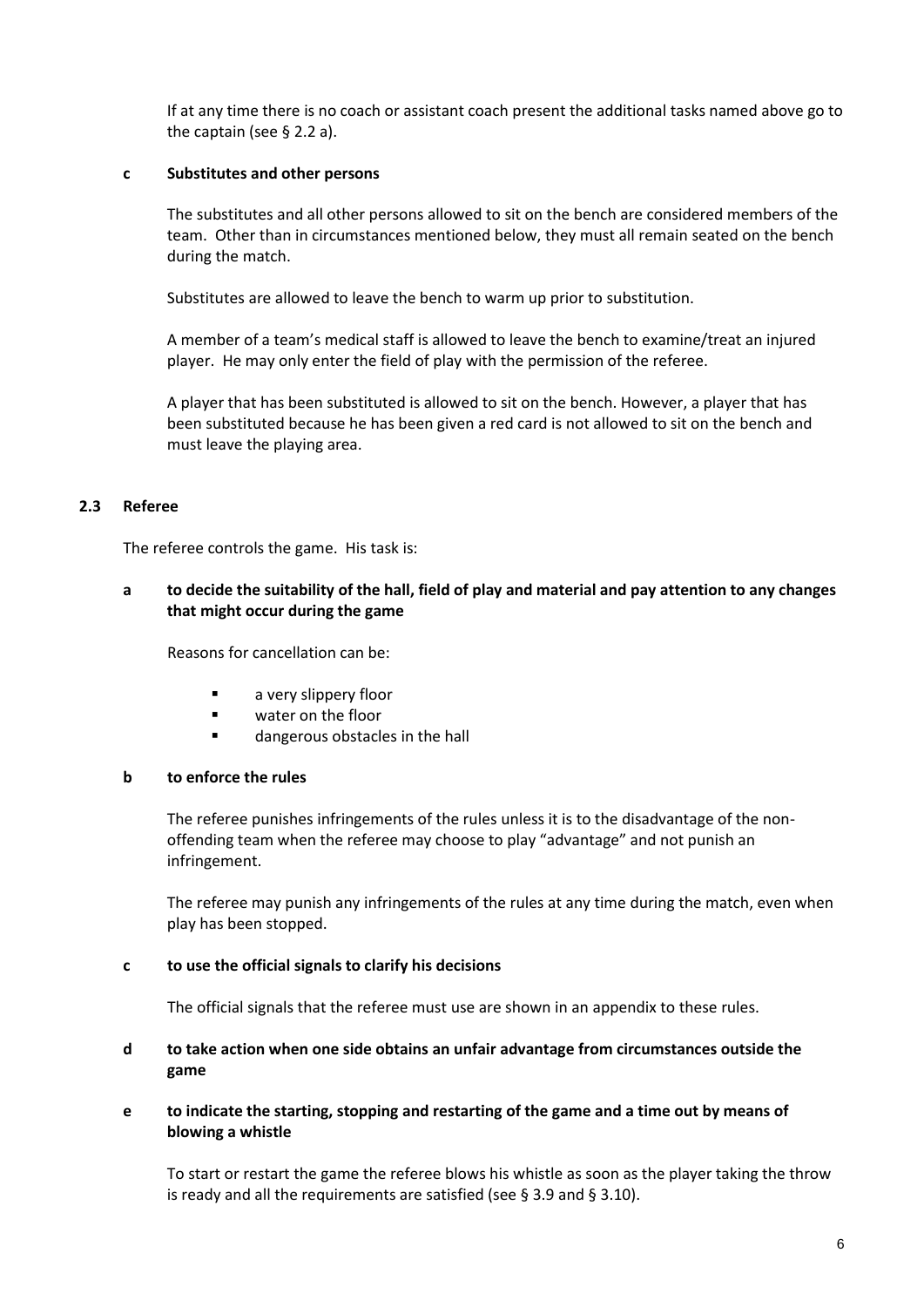The game must be stopped:

- whenever a goal has been scored
- **•** when an infringement must be punished
- in a case of unfair advantage
- **•** when a referee-throw (throw-up) is to be awarded
- **If** in the case of a bleeding player.
- when action must be taken owing to changed circumstances such as ground, material or players or in cases of misbehaviour or interference
- **a** at the end of the first half of the match.

The game must be terminated:

- **E** at the end of full time
- **•** when it is impossible to continue the match owing to changes in the field, material or players, or a result of misbehaviour or outside interference.

#### **f to take action against misbehaviour by the players, coaches, substitute players and other persons attached to the team**

In the case of misbehaviour the referee can formally warn any of the aforementioned persons (yellow card), or he can send the person in question away from the playing area (red card).

In addition to the above-mentioned formal warnings the referee can informally warn a player, coach, substitute player or any other person attached to a team that he must change his method of playing or his behaviour.

Examples of what constitutes misbehaviour are in the guidance notes.

If during the match there is a case of serious misbehaviour then the person concerned is sent off at once.

With respect to the coach, the referee also has the power to forbid him from leaving the bench without his permission during the rest of the match.

#### **g to take action against interference by the public**

When it appears necessary to him, he can let the public be warned, or he can cancel or terminate the match.

#### **h check players for dangerous items**

The referee shall check that the requirements mentioned in the  $2^{nd}$  paragraph of §1.6 are adhered to.

#### **2.4 Timekeeper and scorer**

Where possible, a timekeeper shall be appointed.

Where possible, a scorer shall be appointed.

When play has stopped, the timekeeper may also make an audible signal to the referee to advise him that one of the teams has requested a time-out or substitution.

This signal may not be any sound that could be misinterpreted as the sound of the referee's whistle.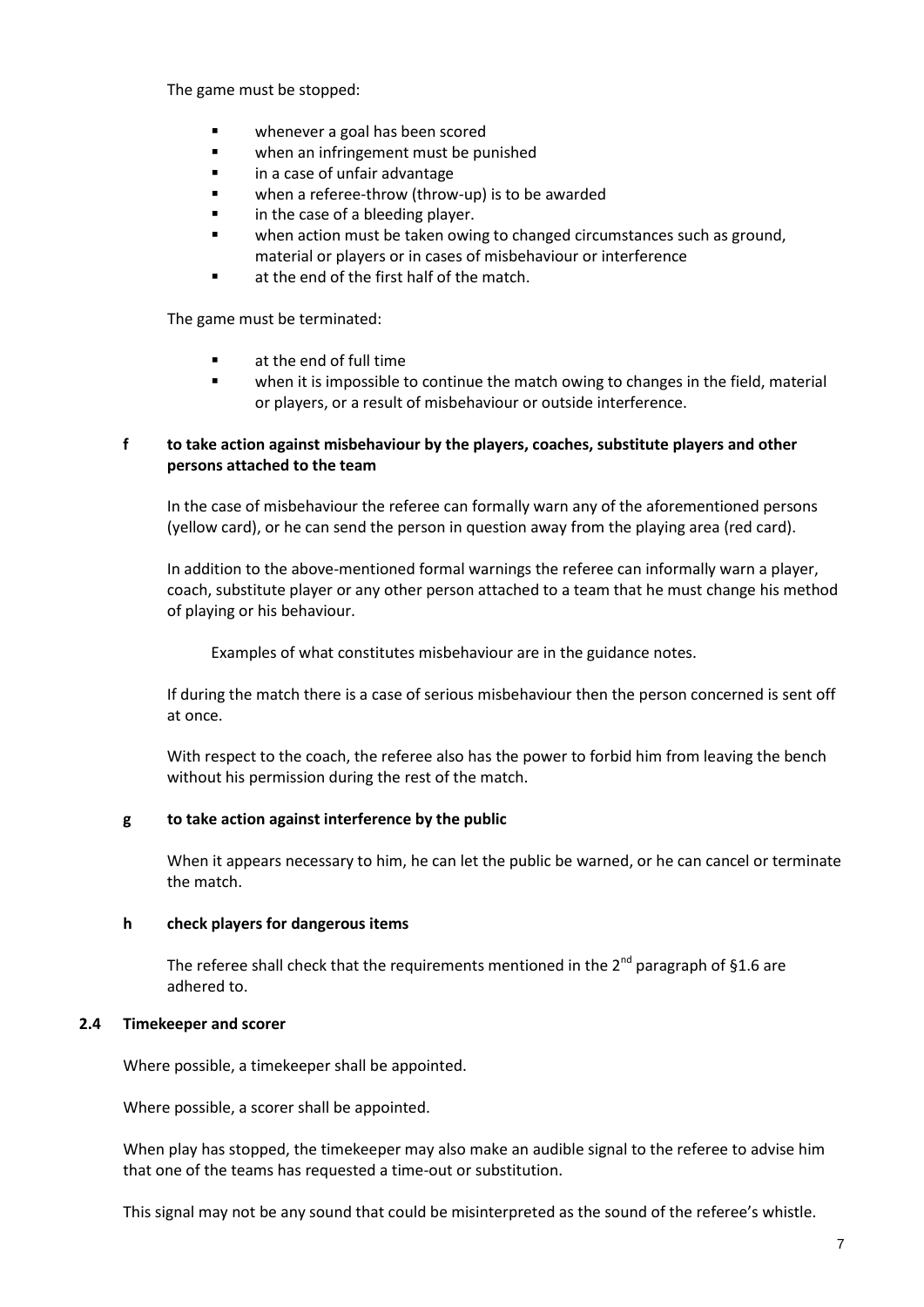#### **2.5 Assistant referee**

In each match there is one assistant referee whose duty it is to assist the referee in controlling the game.

The assistant referee shall carry a flag and use it to bring to the referee's attention that the ball is "out" and any other foul made in his vicinity. The referee may ask the assistant referee to assist him with other pre-defined tasks.

See the guidance notes for examples of these other pre-defined tasks.

The referee will tell the assistant referee where he would like him to be positioned. During the game the assistant referee shall be positioned in the playing area (§ 1.1) and outside the field of play.

The assistant referee is allowed to enter the field of play for a short period of time but only after he has been given permission to do so by the referee.

The referee has the right to deprive an assistant referee of his function and – if possible – to appoint a substitute.

#### **Section 3: The game**

#### **3.1 Duration and time-out**

#### **a The length of a match**

The length of a match and the half time break shall be determined by the competition rules.

Interruptions not forming part of the normal play should be not be included in the timing of the game. This includes time‐outs (see b below) and the time taken for substitutions.

#### **b Time-out**

A time‐out is a break in the game lasting 60 seconds that is excluded from the timing of the game.

The number of time-outs per team shall be determined by the competition rules.

After the time-out the game is restarted on the spot, and in the manner, that the game would have been restarted if no time-out had occurred.

#### **c Substitution**

The time taken for making a substitution shall not be part of the playing time.

#### **3.2 Goals**

#### **a How to score**

Except for the cases mentioned below under c, a team scores a goal when:

the ball has, from above, completely passed through the korf that is positioned in the attack zone of that team

it is sure that the ball would have fallen completely through the korf, but that it was tapped back from underneath by a defender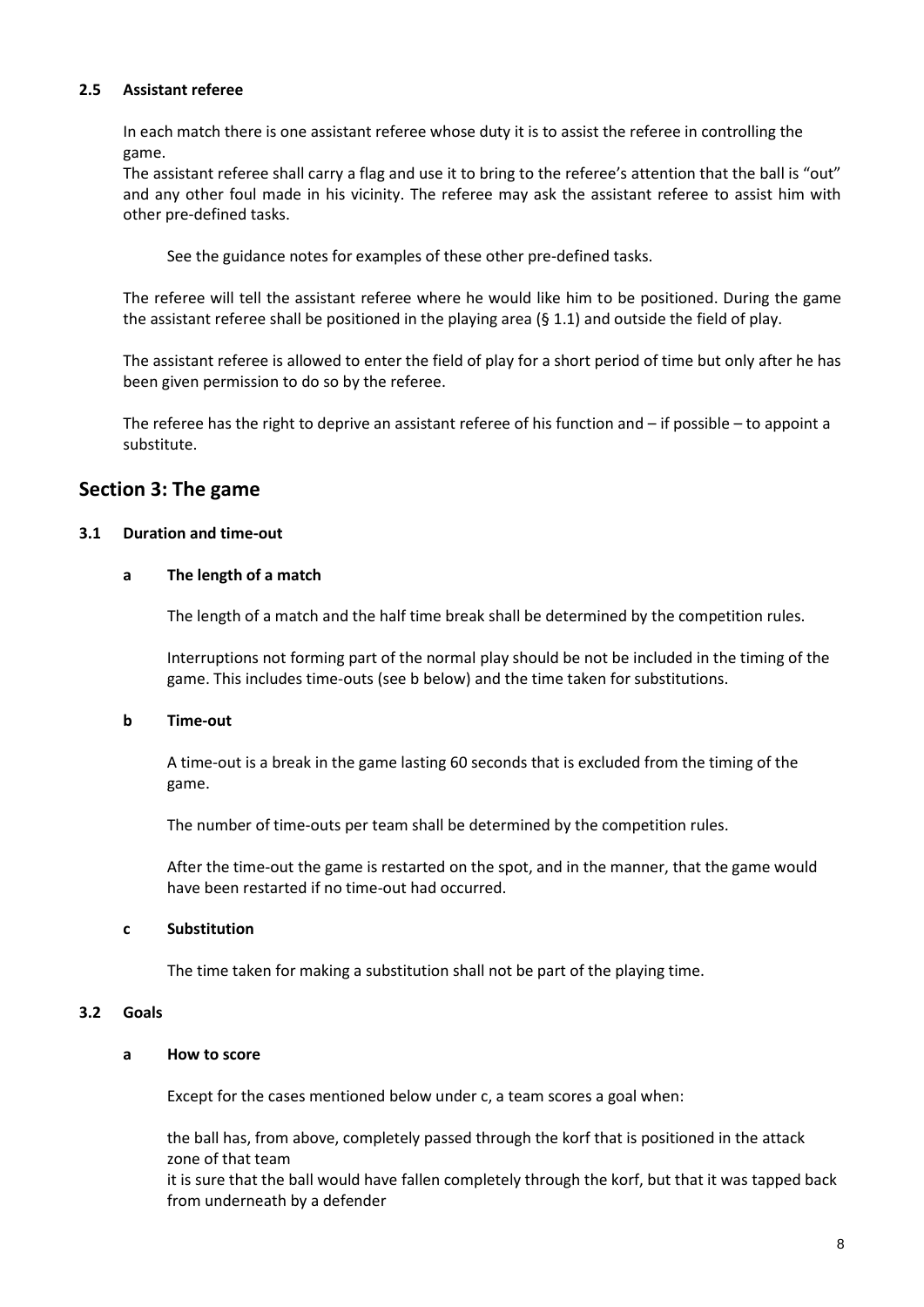If the ball is thrown through one's own korf it counts as a goal for the opposing team.

#### **b Previous infringement**

Except for the cases mentioned below under c, provided the ball had left the hands of the shooting attacker at the moment of whistling and was outside the reach of any defender, a goal stands even when the referee has previously blown for an infringement committed by a defender.

#### **c Goal not allowed**

The referee does not allow the goal in the following circumstances

- **EXEC** because he has blown (or the signal has gone) for the end of the first, or the second, half of the match unless, at the moment that the whistle or signal goes to end the half, the ball had left the hands of a shooting attacker and was outside the reach of any other player, in which case a goal stands if this shot passes through the korf
- he has observed an infringement committed by the attacking side before the ball has gone through the korf
- the ball has fallen through the korf following a throw from the defence zone of the attacking team or direct from a free pass or re-start
- **he has previously observed an unfair advantage to the attacking side**
- **the ball has first been thrown from underneath, has passed through the korf and** then had fallen back again through the korf.

#### **d The team scoring the most goals wins the match**

#### **3.3 Line up**

#### **a Choice of line up**

The competition rules shall decide into which korf each team will shoot in the first half. Teams shall arrange their players in the two zones according to the conditions of the competition rules.

In the absence of competition rules, or any indication in such rules, then each team will inform the referee which of their players shall be their first attacking players and a toss shall be made to determine which team shall attack which korf in the first half.

#### **b Change in line up**

Except as laid down in § 2.1 b, the same line up is maintained throughout the match.

#### **3.4 Zone changes and changes of ends**

Each time that two goals have been scored, the roles of the players change. Attackers become defenders and defenders become attackers and this is achieved by the players changing zones.

There is no change of roles at half time merely a change of ends.

#### **3.5 Throw off**

A throw off takes place

- at the start of the match by the team determined in accordance with the competition rules (or the winner of the toss if one was used in § 3.3 to determine which team attacked which korf)
- at the start of the second half by the team that did not start the first half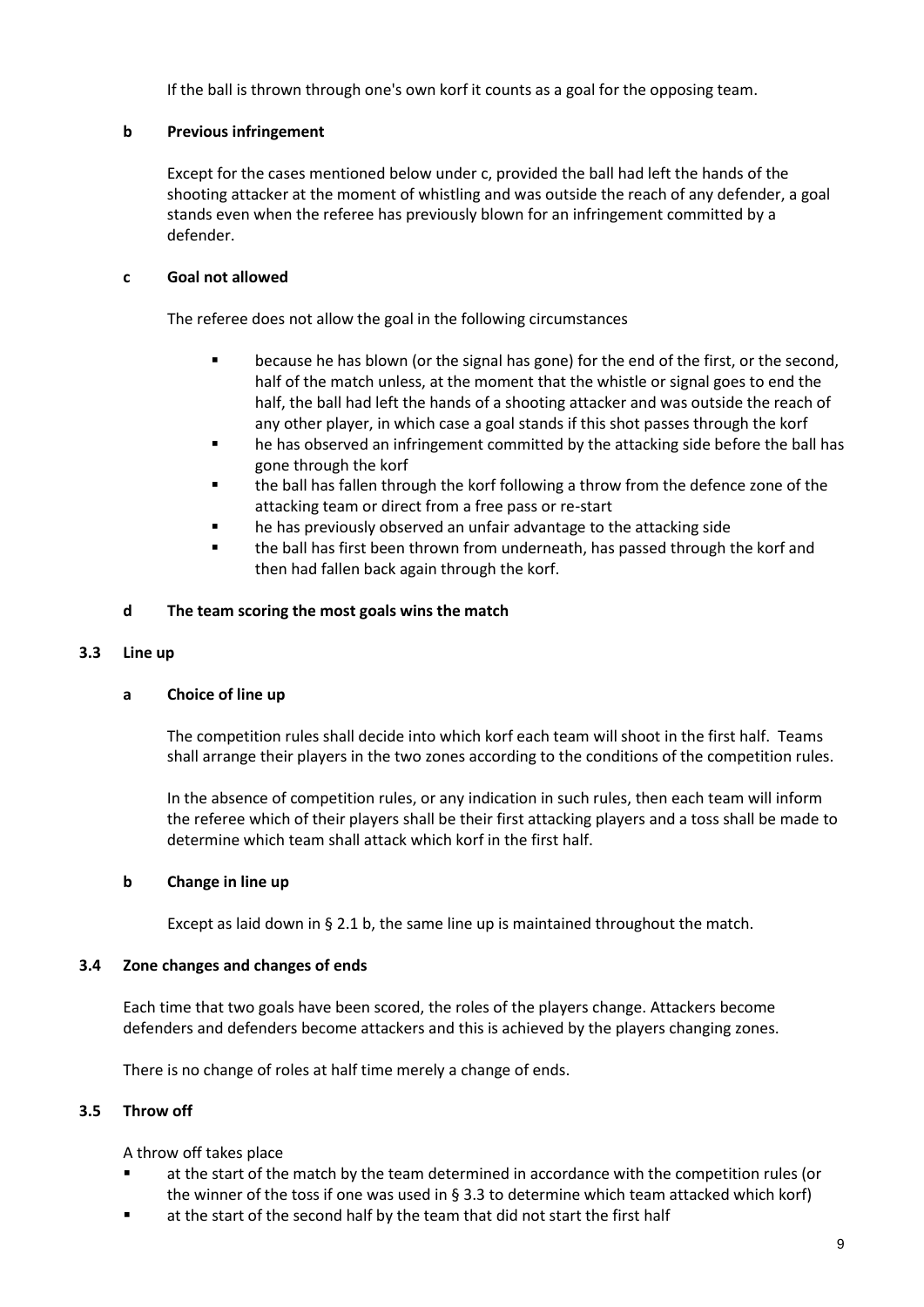after every goal by the team who has just conceded the goal.

The throw off is taken by an attacker from a point inside his zone near the centre of the field.

The same stipulations apply as for a re-start (see § 3.9).

#### **3.6 Infringements of the rules**

Infringements of the rules are divided into infringements made by defenders and infringements made by attackers.

Infringements of the rules by **defenders** are divided into:

a light infringements - *punished by a re-start*

*Light infringements are:*

- *technical infringements (like running, playing the ball with the leg and delaying the game)*
- *physical infringements which are not aimed at disrupting the attack and where there is also no uncontrolled contact*
- b heavy infringements *punished by a free pass*
	- *Heavy infringements are:*
	- *physical infringements with uncontrolled contact (like knocking the ball out of an opponent's hand, pushing, clinging to and holding off of an opponent*
	- *infringements which are aimed at disrupting the attack or that result in disrupting the attack*
- c infringements which repeatedly hinder the attack unfairly *punished by the award of a penalty to the other side (§ 3.11 a, explanation B)*
- d very heavy infringements which result in the loss of a scoring chance *punished by the award of a penalty to the other side (§ 3.11 a, explanation A).*

#### Infringements of the rules by **attackers** are divided into:

- a light infringements *punished by a re-start*
- b very heavy infringements which result in the loss of a scoring chance by the team attacking in the other zone - *punished by the award of a penalty to the other side*

In their competition rules national organisations may decide if they wish to discriminate between light and heavy infringements by defenders and in which levels of play and age groups.

#### **During the game it is prohibited:**

#### **a to touch the ball with leg or foot**

The leg shall be deemed to be from the knee downwards.

An infringement by an attacker is punished by the award of a re-start

An infringement by a defender is punished by the award of a re-start when the contact with leg or foot is unintentional.

An infringement by a defender is punished by a free pass when the contact with leg or foot is intentional, with an advantage obtained as result, or the defending side disrupts the plan of the attack.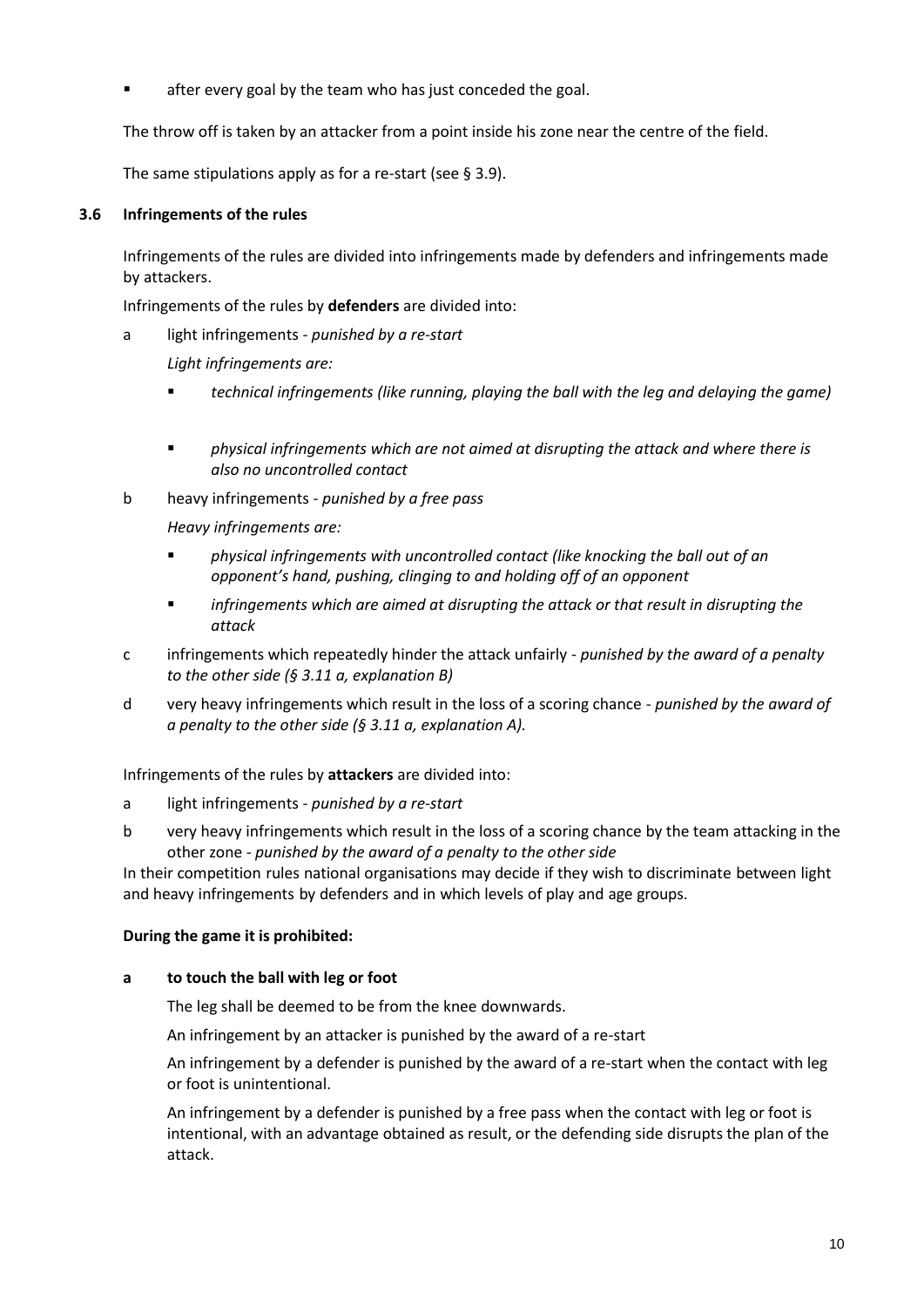#### **b to hit the ball with the fist**

An infringement by an attacker is punished by the award of a re-start.

An infringement by a defender is punished by the award of a free pass.

#### **c to take hold of, catch or tap the ball when any part of the body other than the feet is touching the ground**

An infringement is punished by the award of a re-start.

#### **d to run with the ball**

A change of position with possession of the ball is only permitted in the following three cases:

1. The player receives the ball whilst standing at rest.

In this case he may move one leg at will, provided the other one remains in its place as a pivot foot. Turning on the pivot foot is permitted. He may change the pivot and moving foot provided his initial position does not change.

*From a stationary position, a player is not allowed to move one foot and subsequently lift the other foot before the ball has left the hands, particularly during a scoring effort. Jumping is permitted provided that the leg that was the pivot foot immediately before the jump is used for the take off. If after the jump the player comes down with the ball still in his hands and lands in a position that is almost the same as from where he jumped, then this is not to be considered as an infringement of the no-running rule.* 

2. The player receives the ball whilst running or jumping and comes to a stop before he throws the ball or shoots.

The requirement is that, after seizing the ball, he has immediately and fully tried to come to a stop within the least possible distance.

After coming to a stop, the same rules apply as mentioned under 1.

3. The player receives the ball whilst running or jumping and throws the ball or shoots before he has completely come to a stop. In this case the player is not allowed to still be in possession of the ball at the moment that he places a foot on the ground for the third time after receiving the ball.

The referee has to pay careful attention to the moment that the moving player receives the ball. When applying this rule the direction in which the player is moving is of no interest.

An infringement is punished by the award of a re-start.

#### **e solo-play**

Solo-play is the deliberate avoidance of cooperation, i.e. a player tries to change his position with the ball in his possession without the help of another player.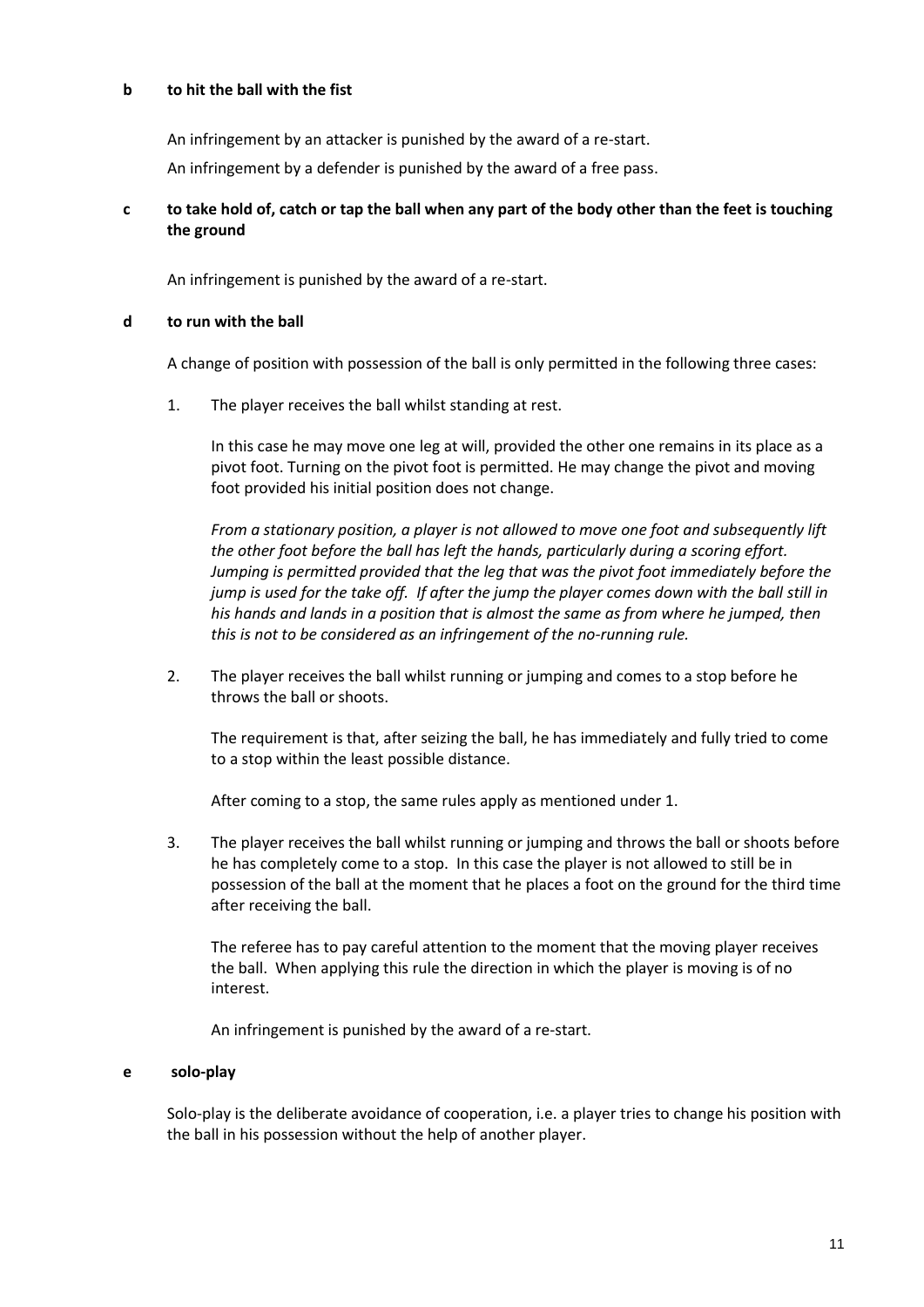Solo-play is not punishable

- when the player does not change his position appreciably
- **•** when the avoidance of cooperation was not intentional

An infringement is punished by the award of a re-start.

#### **f to hand the ball to another player of one's own team**

Handing the ball to another player of one's own team means that the second player receives the ball without it having first moved freely through the air or it was free on the ground.

An infringement is punished by the award of a re-start.

#### **g to delay the game**

Examples of delaying the game are given in the guidance notes.

An infringement is punished by the award of a re-start.

#### **h to knock, take or run the ball out of an opponent's hand**

The criterion is that the opponent must have the ball reasonably under control. This control can exist in holding the ball with one or two hands and also in letting the ball rest on the palms or the fingers.

An infringement by an attacker is punished by the award of a re-start.

An infringement by a defender is punished by the award of a re-start when there is a light infringement and by the award of a free pass when there is a heavy infringement.

#### **i to push, to cling to, or to hold off an opponent**

Every impediment of the free movement of an opponent is forbidden whether this is done deliberately or not.

This unlawful hindering of an opponent's free movement has to be punished no matter whether this opponent does or does not possess the ball and even if the ball is in the other zone.

This rule does not force a player to give way for another player, i.e. each player allowed to position himself just as he pleases. He will only be punished when he moves so suddenly into the path of a moving opponent that a collision becomes inevitable.

An infringement by an attacker is punished by the award of a re-start.

An infringement by a defender is punished by the award of a re-start when there is a light infringement and by the award of a free pass when there is a heavy infringement. Examples of unlawful hindering are given in the guidance notes.

#### **j to hinder an opponent excessively**

The hindering player is allowed to hinder the throwing of the ball in the desired direction by actions that result in the ball being thrown against his hand or arm.

An infringement by an attacker is punished by the award of a re-start.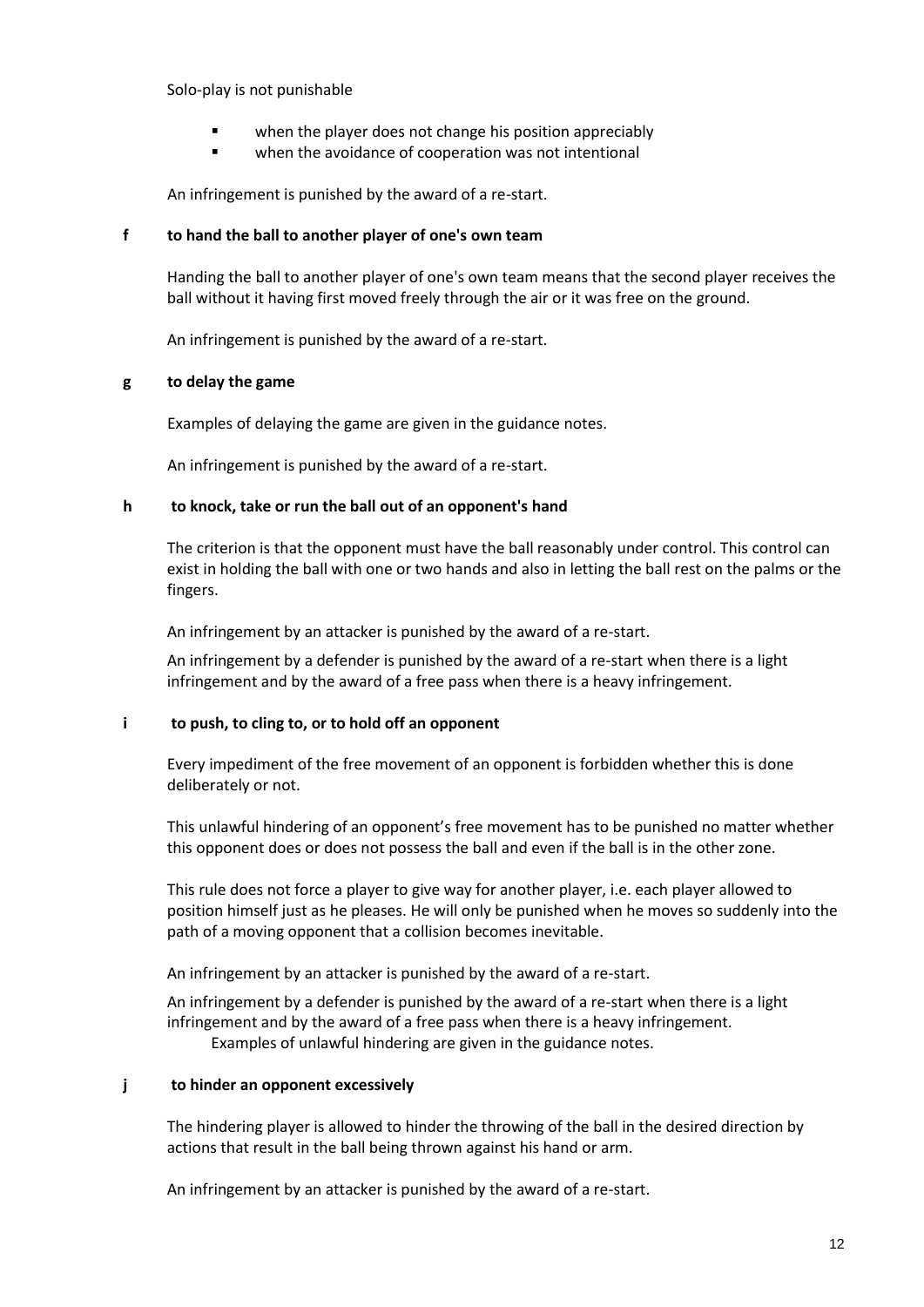An infringement by a defender is punished by the award of a re-start when there is a light infringement and by the award of a free pass when there is a heavy infringement.

Hindering is only permitted in so far as the thrower is obstructed in playing the ball in the desired direction. Furthermore, movements that cause the player with the ball to throw it against the hinderer's hand or arm, or allow him to intercept it, are allowed.

He is allowed to block the ball by bringing his arm in the path of the ball, but he must not

- **•** hinder his opponent in the free use of his body by blocking the arm instead of the ball
- hit the throwing arm or beat the ball, i.e. the hindering arm or hand must not move quickly towards the ball in such a way that contact takes place with the ball before it has left the opponent's hands.

#### **k to hinder an opponent of the opposite sex in throwing the ball**

An infringement by an attacker is punished by the award of a re-start. An infringement by a defender is punished by the award of a free pass.

#### **l to hinder an opponent who is already being hindered by another player**

An infringement by an attacker is punished by the award of a re-start. An infringement by a defender is punished by the award of a free pass.

#### **m to play outside one's zone**

An infringement is punished by the award of a re-start

A player is outside his zone when he touches a boundary line, the centre line, or the ground outside his zone, or has jumped from a boundary line, the centre line or the ground outside his zone. Playing can consist of touching the ball as well as hindering an opponent.

It is permissible to do the following without infringing this rule:

- to catch or tap the ball when it is over one of the lines provided the player stands in his own zone
- **thana** to tap the ball when the player is in the air outside his own zone provided he jumped from his own zone
- to hinder an opponent in another zone provided the player stands in his own zone

#### **n to shoot from a defended position**

A shot must be considered defended when the hindering defender satisfies the following conditions:

#### **he must actively be trying to block the ball AND**

- whilst actively trying to block the ball he must
	- i) be within arm's length of the attacker
	- ii) have his face turned towards the attacker and
	- iii) be nearer the post than the attacker.

If the attacker is so close to the post that the hindering defender cannot stand nearer the post then condition iii) can be deemed to be satisfied if the defender and attacker are on opposite sides of the post and all other conditions are satisfied.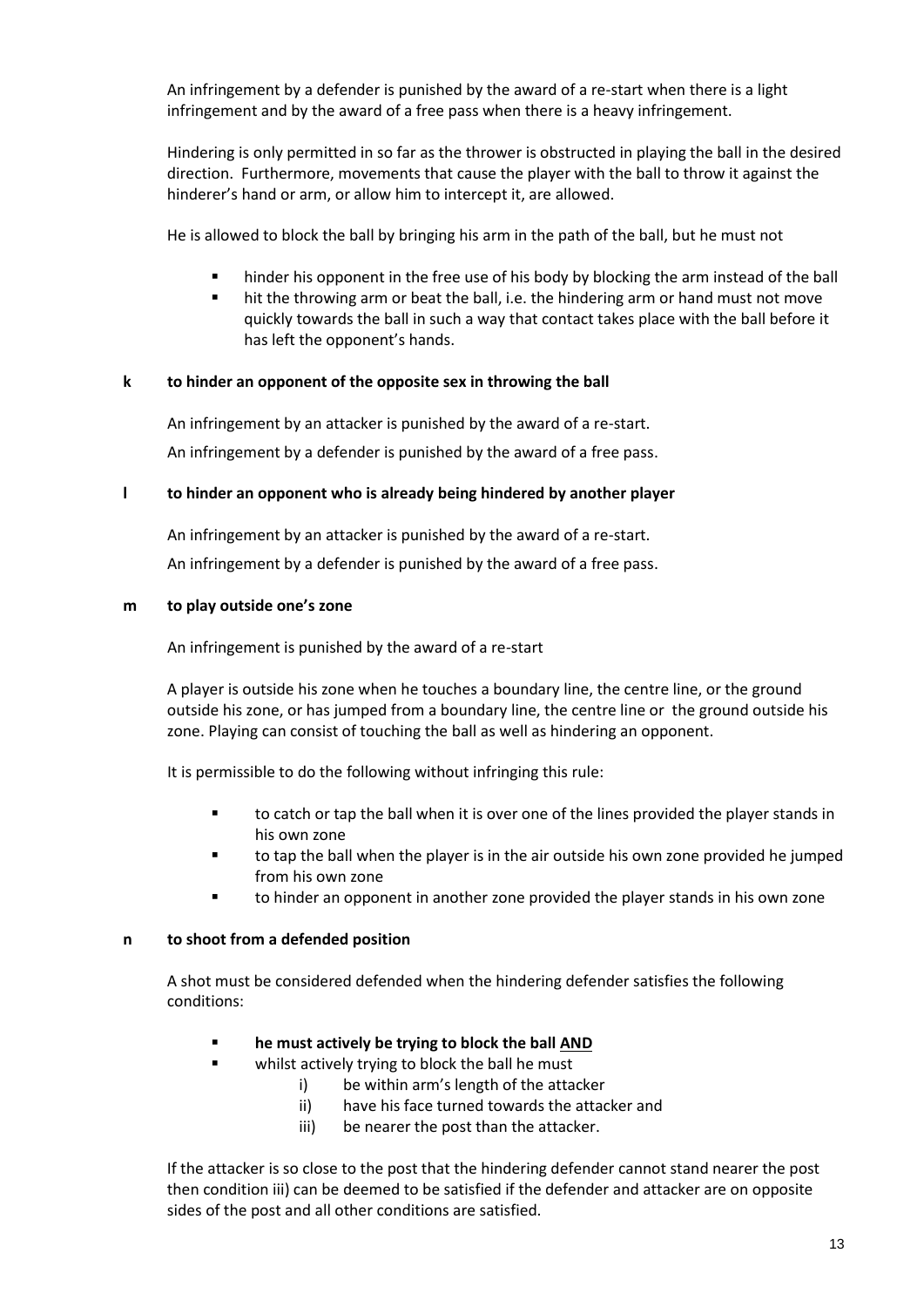An infringement is punished by the award of a re-start

#### **o to shoot after cutting past another attacker**

Cutting occurs when a defender, who is in a defending position, cannot follow his attacker because the attacker takes a path so close past another attacker that the defender collides with, or is likely to collide with, this second attacker and is therefore forced to give up his defending position.

Cutting also occurs when a defender, who is in a hindering position within arm's length of his attacker, cannot follow his attacker because the attacker takes a path so close past another attacker that the defender collides with, or is likely to collide with, this second attacker and is therefore forced to give up his hindering position within arm's length.

Cutting in itself is not an offence, only shooting after cutting.

An infringement is punished by the award of a re-start

Cutting is also punishable when the cutting attacker first passes the ball to one of his partners to improve his position and then shoots from the return pass.

**p to score from the defence zone** of the attacking team or directly from a free pass or a re-start

An infringement is punished by the award of a re-start taken from under the korf.

#### **q to shoot when one plays without a personal opponent**

This occurs when the defence zone has only three players playing against four attackers.

In this case the coach of the attacking side must inform the referee and the other coach, which of his attackers will not shoot. The coach is entitled to change his decision during the match, but only after informing the referee and the other coach at a time when play has stopped (i.e. the referee has blown for an infringement, a goal etc.). This change of an attacker is only allowed twice between a change of zones.

A goal can be made from a penalty by an attacker without a personal opponent.

An infringement is punished by the award of a re-start

The numerical advantage of attack over defence may be due to one side not fielding a full team, or due to one or more players leaving the field due to injury etc., or to their being sent-off by the referee and not being replaced by a substitute.

#### **r to influence a shot by moving the post**

The guidance notes indicate what action, if any, needs to be taken.

#### **s to take hold of the post when jumping, running or in order to move away quickly**

An infringement by an attacker is punished by the award of a re-start.

An infringement by a defender is punished by the award of a free pass.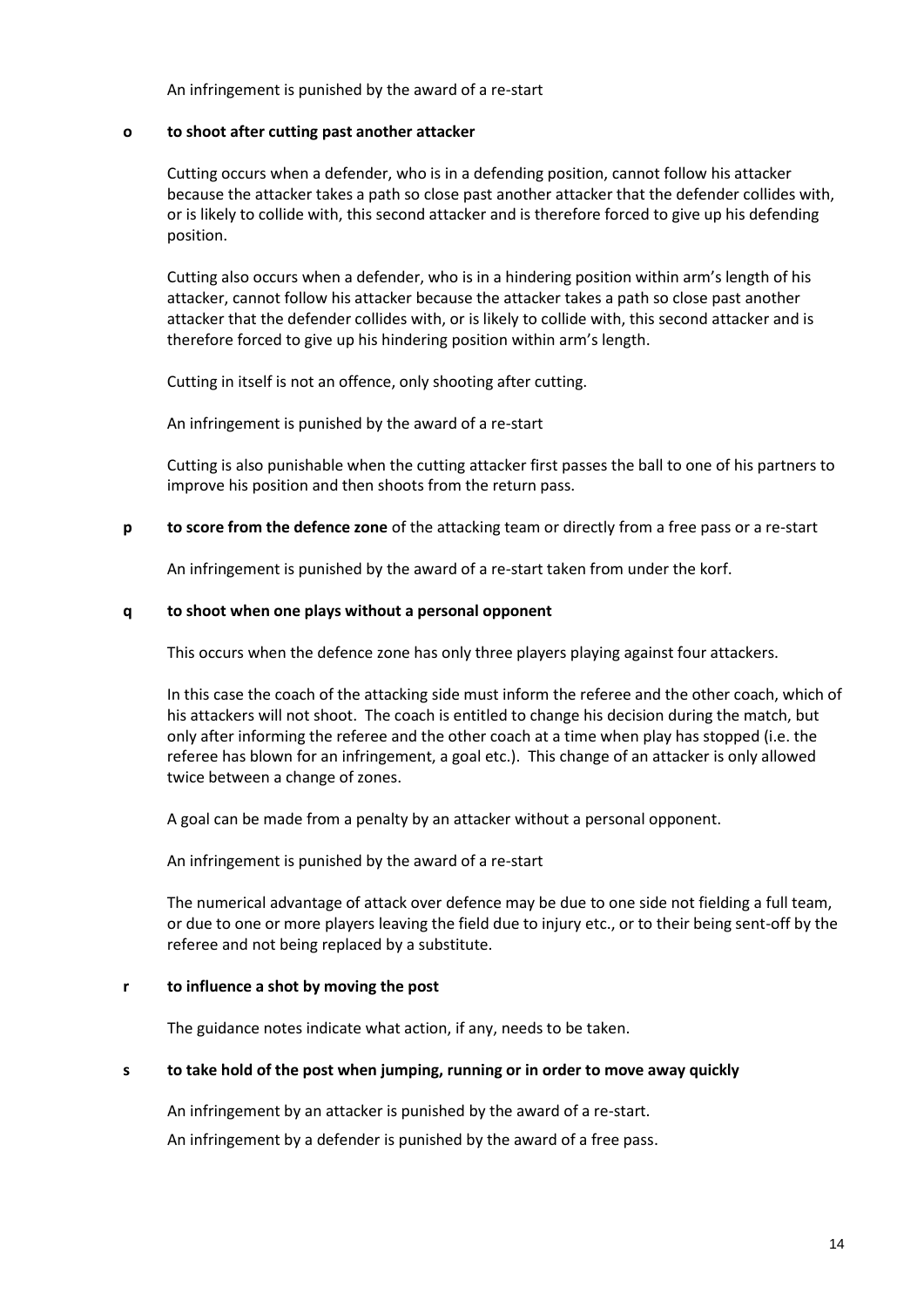#### **t to play in a dangerous manner**

An infringement by an attacker is punished by the award of a re-start.

An infringement by a defender is punished by the award of a free pass.

An example of this is for an attacker to force his defender, who is within arm's distance of the attacker, to collide at speed with another attacker.

#### **3.7 Out-ball**

The ball is out as soon as it touches any of the following

- a boundary line of the field of play
- **the ground, a person or an object outside the field of play.**
- **the ceiling or an object above the field of play.**

In the case of an out-ball a re-start is awarded against the side that touched the ball last. The re-start is taken under the same conditions as stated in § 3.9.

The field of play is not three-dimensional. It is therefore permitted to hit the ball, wherever it may be, back into the playing area, provided that the ball has not touched anything listed above and the rule in § 3.6 m is not violated.

#### **3.8 Referee throw-up**

When two opponents seize the ball simultaneously the referee will stop play and will throw the ball up.

The same applies when play must be re-started without one side being entitled to the ball.

For how this is administered see the guidance notes.

#### **3.9 Re-start**

#### **a when to award a re-start**

A re-start is awarded to the opposing side after an infringement of the attacking team or a light infringement of the defending team after the referee has indicated that one of the rules in § 3.6 has been violated.

#### **b place of the re-start**

The re-start is taken from the spot where the infringement was committed. If the infringement was committed against a certain person (§ 3.6 h, i, j, k, I and sometimes m), then the re-start is taken from the spot where this person was standing.

#### **c how to take a re-start**

At the moment that the player taking the re-start has, or can take, the ball in his hands the referee shall blow his whistle. The player taking the re-start has, from the moment the referee has blown his whistle, four seconds to bring the ball into play. The players of the opposing team may not hinder him.

The ball is brought into play when the ball has travelled at least 2.50 m from the place of the restart (measured along the ground). No player from either team may touch the ball until the ball has travelled 2.50 m from the place of the re-start.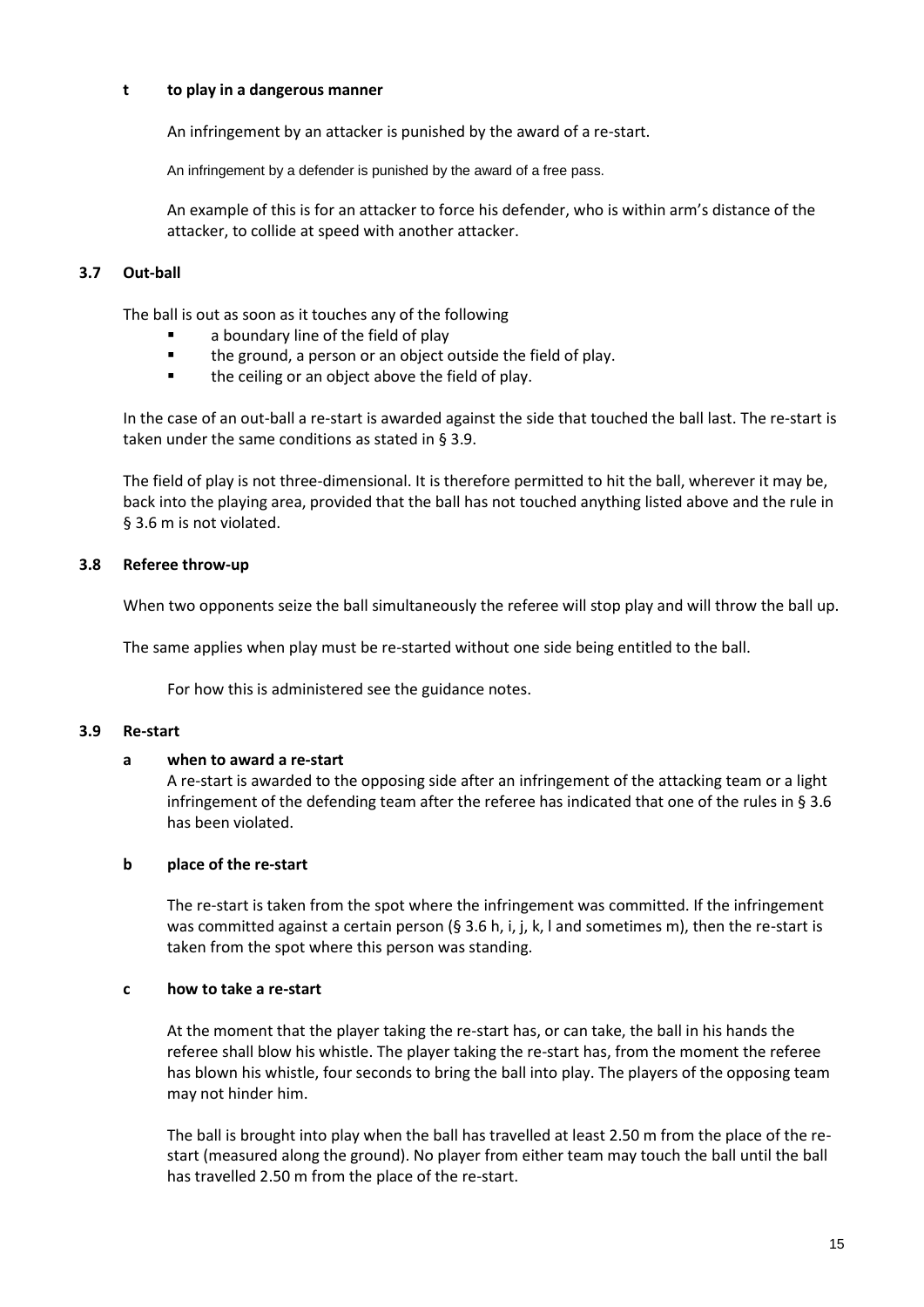An infringement of either of the above by an attacker is punished by the award of a new re-start and can be deemed as misbehaviour if this is repeated.

An infringement of either of the above by a defender is punished by the award of a free pass and can be deemed as misbehaviour if this is repeated.

If the taker of the re-start has not brought the ball into play within four seconds, then the referee will blow his whistle and award a re-start to the other side.

The player taking the re-start is not allowed to score directly from the re-start. He can only score when the ball has been brought into play and has been touched by another player. An infringement is punished by a re-start to the defence from under the korf.

When the person taking the re-start touches a boundary line, or the playing area on the other side of the boundary line, after the referee has blown his whistle to indicate that the re-start can be taken and before the ball has left his hands, then the referee respectively awards a re-start to the opposing side (see § 3.6 m) or an out-ball (see § 3.7).

A re-start must be retaken if the throw is taken before the referee has blown his whistle for the taking of the throw.

Since it is not permitted to hinder the player taking a re-start and the ball must travel at least 2.50 m, referees should ensure that hindering does not take place. Hindering shall not only include active hindering but also passive hindering.

Passive hindering is where the opponent prevents the ball from being brought quickly into play by standing within arms' distance in front of the taker but not hindering the throw by any movement of the arms or body. If there is any movement of the arms or body to attempt to block the throw, then the hindering is no longer passive but active.

#### **3.10 Free pass**

#### **a when to award a free pass**

A free pass is awarded to the attacking side after the referee has indicated that one of the rules in § 3.6 has been violated with a heavy infringement by the defending side.

#### **b place of the free pass**

The free pass must be taken by a player of the attack zone standing immediately behind the spot.

#### **c how to take a free pass**

The person taking the free pass shall stand with one foot immediately behind the spot and the other foot must be placed anywhere in the area behind the spot (the lighter shaded area shown in the diagram for §1.2). He must not touch the penalty spot or anywhere in the darker shaded zone shown in the drawing of the free pass area in §1.2 with either foot (or any part of his body) before the ball has left his hand(s).

At the moment that a player of the team taking the free pass has, or can take the ball, in his hands the referee lifts one of his arms vertically and gives the signal with four fingers on his raised hand that he is going to whistle for the commencement of play within four seconds.

During this preparation period for a free pass the referee is allowed to punish any infringements of the rules.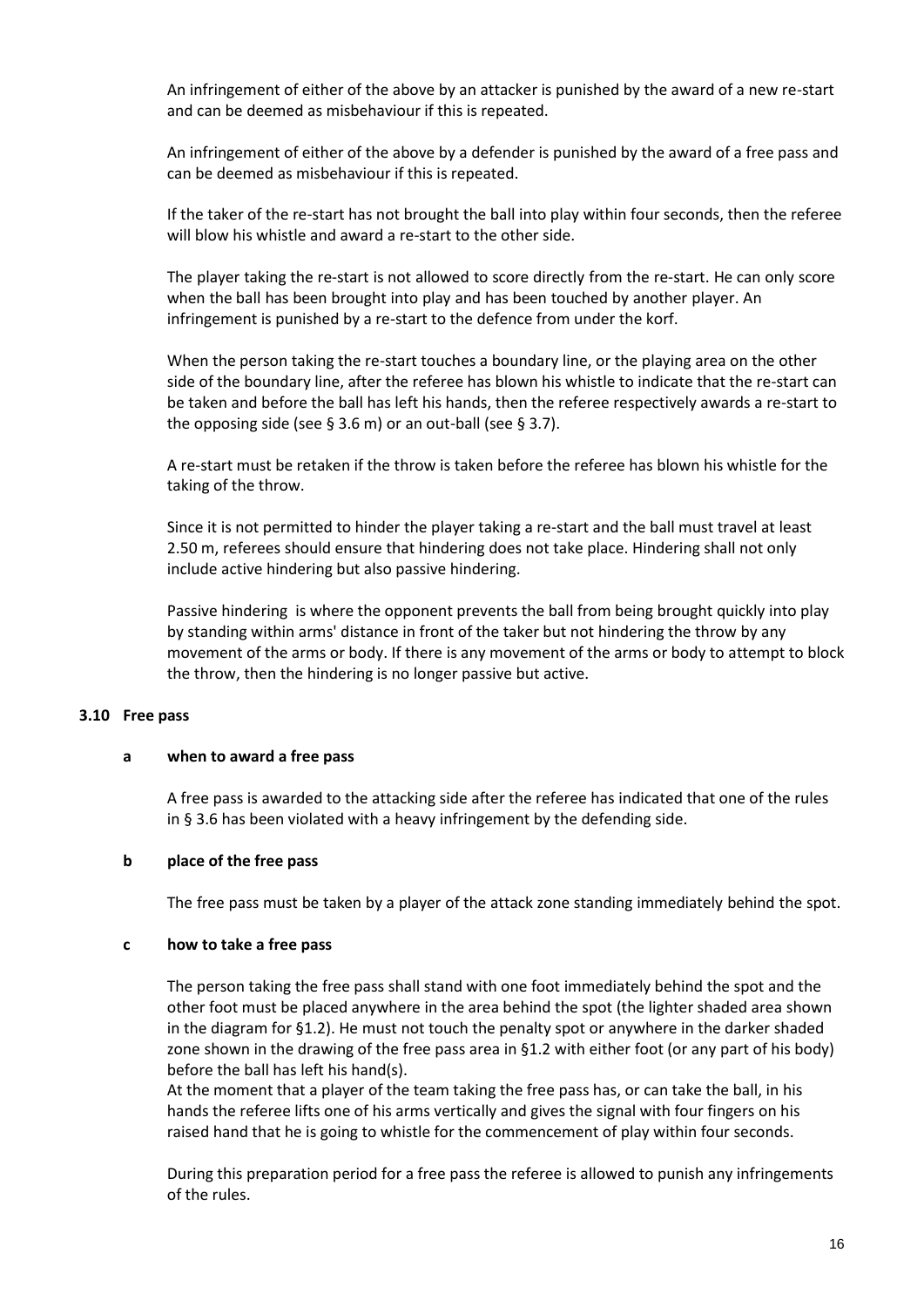Following the raising of the arm there are two possibilities (see A and B below).

Possibility A:

- 1. All the players other than the taker are standing outside the free pass circle.
- 2. The other attacking players, who must be standing outside the free pass circle, are also at a distance of at least 2.50 m from each other.

As soon as the above situation exists within the four seconds preparation time, the referee shall blow his whistle to restart play. The player taking the free pass must bring the ball into play within no more than four seconds after the whistle has gone for the commencement of play. If the taker of the free pass has not brought the ball into play within this period, then the referee shall blow his whistle again and award a re-start to the defending side.

The players of the defending team must remain meeting condition 1 until the taker of the free pass makes a clearly visible movement of the ball, an arm or a leg.

The players of the same team as the taker of the free pass must remain meeting conditions 1 and 2 until the ball has been brought into play.

The ball is brought into play when any one of the following three things occurs within four seconds of the referee blowing his whistle for the pass to be taken:

- 1. a player of the defending team touches the ball
- 2. the ball has been thrown clear through the air for a distance of at least 1 m (measured along the ground) and a player of the same team as the player taking the free pass touches the ball whilst standing with both feet in contact with the floor outside of the free pass area
- 3. the ball has travelled completely outside of the free pass circle.

The player taking the free pass is not allowed to score directly from the free pass. He can only score when the ball has been brought into play under situations 1 or 2, or has been brought into play under situation 3 and has been touched by another player. An infringement is punished by a re-start to the defence from under the korf.

#### Possibility B:

When the players do not meet conditions 1 and 2 mentioned above in A within four seconds of the referee raising his arm, he will whistle twice quickly in succession, the first time to restart the game and the second time to stop play, and punish the offender as follows:

If the infringement was made by a member of the defending team then the free pass is ordered to be re-taken. However, if the ball is out of the hands of an attacker and is on its way to the korf at the time the whistle is blown, then provided the conditions of § 3.2 b and c apply, the goal will count if the ball goes through the korf.

When the defending team makes this infringement for the second time at the same free pass the referee will give a penalty.

If the infringement was made by a member of the attacking team then a re-start is awarded to the defending team.

If players from both teams are within 2.50 m then the referee will punish the player who is nearest to the spot where the free pass is taken. If the referee considers players from both teams are at the same incorrect distance then the attacking team shall be penalised.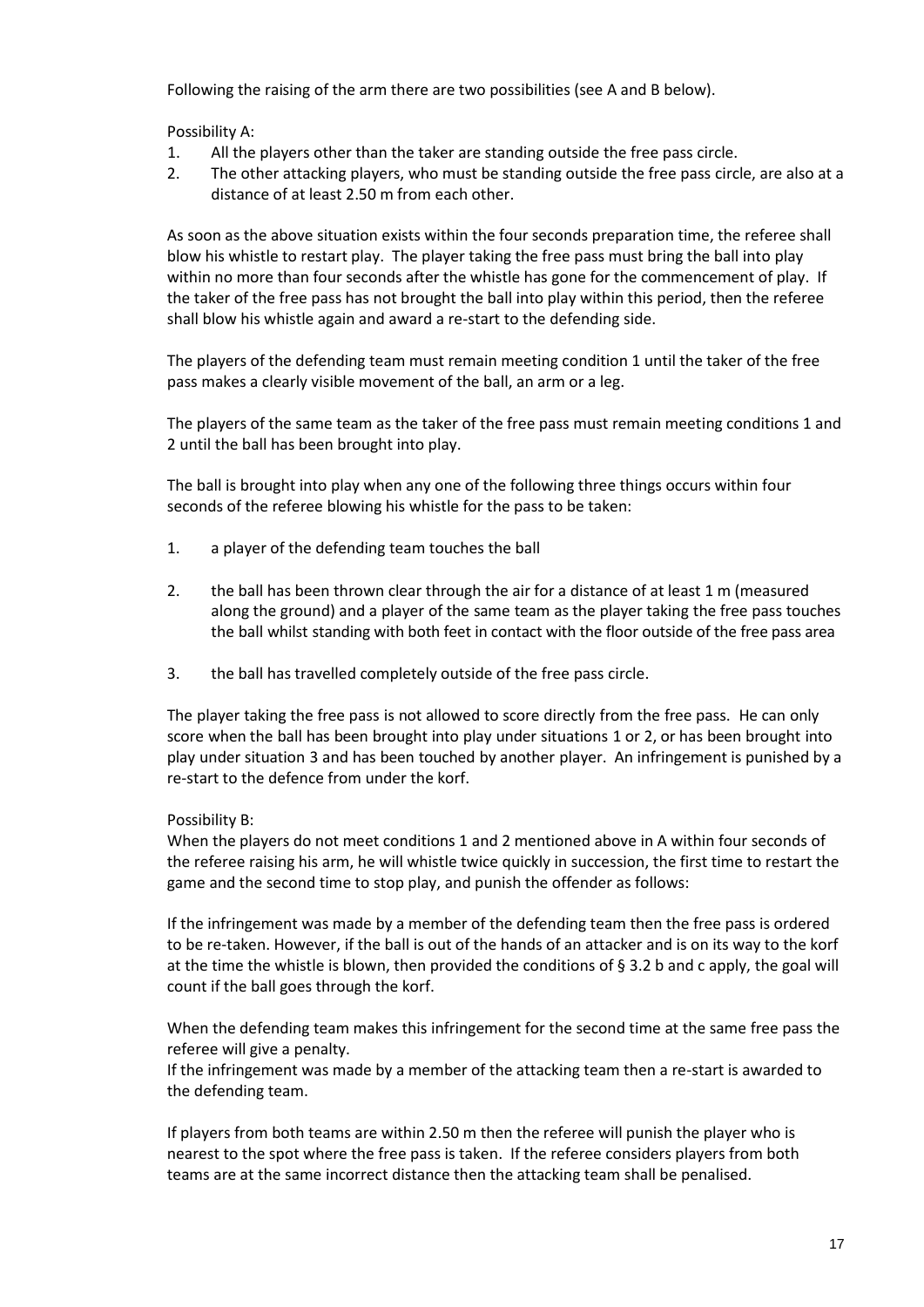The referee is the sole judge about whether the ball has been thrown by the taker of the pass for a distance of at least 1 m, has passed completely outside the free pass area or when each period of four seconds has elapsed.

A free pass must be retaken if the throw is taken before the referee has blown his whistle for the taking of the throw.

#### **3.11 Penalty**

#### **a when to award a penalty**

A penalty is awarded in the following situations:

- A Infringements that result in the loss of a free scoring chance of the attacker. In such cases the referee must award a penalty immediately.
- B Infringements repeatedly made by the defender that prevent the attacker from obtaining scoring chances. In such cases the referee may award a penalty.

#### **b place of a penalty**

The penalty must be taken by a player of the attack zone standing immediately behind the penalty spot (see § 1.2).

#### **c how to take a penalty**

The person taking the penalty shall stand with one foot immediately behind the spot and the other foot must be placed anywhere in the area behind the spot (the lighter shaded area shown in the diagram for §1.2). He must not touch the penalty spot or anywhere in the darker shaded zone shown in the drawing of the free pass area in §1.2 with either foot (or any part of his body) before the ball has left his hand(s). All other players must remain outside the penalty area as shown in the diagram in §1.2 until the ball has left the hand(s) of the player taking the penalty.

The opposing team, coach and members of that team's bench must refrain from any actions or comments that may disturb the person taking the penalty.

If necessary the first, as well as the second, half of the match will be prolonged for the taking of a penalty until it is clear that the ball has, or has not, passed through the korf as a direct result of the penalty.

The penalty must be retaken if it is taken before the referee has blown his whistle to indicate that the penalty may be taken.

A penalty may only be taken by a player of the attack.

The four-second rule as used in other forms of re-starting play does not apply to the taking of the penalty.

It is permitted to score directly from a penalty. The person taking the penalty is obliged to shoot and if he does not do so he is deemed to infringe § 3.6 g (see example 5 in the guidance notes for § 3.6 g - "intentionally ignoring clear shooting chances")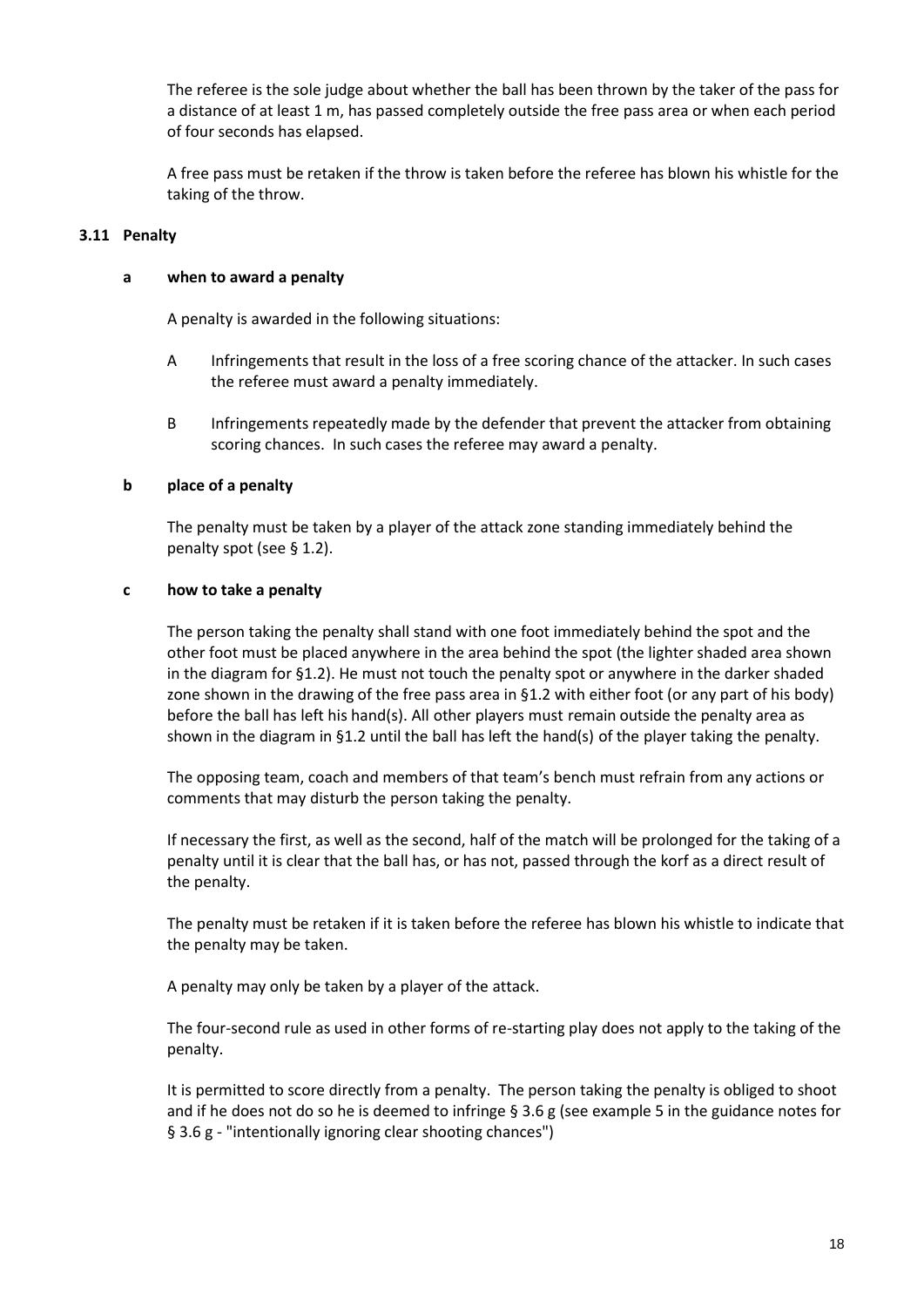#### **3.12** T**o exceed the allowed time-limit in the attack zone**

An attacking team has a time of 25 seconds to touch the korf with a shot or to score. This time is indicated by a shot clock. The exceeding of the time-limit is indicated by the buzzer of the shot clock, by which the game is interrupted. After an exceeding of the time-limit the referee must give a re-start to the defending team. The re-start is taken from the place where the attacker had the ball in his possession at the moment that the buzzer sounded or had in his possession just before the moment that the buzzer sounded.

- 1 The shot clock is set at 25 seconds when an attacker comes in possession of the ball.
- 2 The shot clock is reset on 25 seconds when the ball touches the korf after a shot.
- 3 The shot clock is stopped and reset on 25 seconds when a defender takes possession of the ball, when a score is given by the referee and when the first and second half of the match has ended.
- 4 a. The shot clock is stopped and re-set at 25 seconds when the referee blows his whistle one of the following:
	- for an infringement which is punished by a free pass (taken immediately behind the penalty spot)
	- a re-start (i.e. all infringements of §3.6 of the Rules of Korfball)
	- a penalty (§ 3.11 of the Rules of Korfball)
	- **Fig.** following the interruption of the game for an injury to a defender.
- 4 b. After the referee has recommenced the game by a signal of his whistle, the shot clock is restarted when an attacker has taken possession of the ball following the ball being brought into play by the taker of the free pass, the re-start or the penalty (see §3.10, 3.9 and 3.11 respectively).

*Therefore the moment of seizing the ball is used to decide when the shot clock is re-started.*

5 a. The shot clock is stopped if the referee blows his whistle to interrupt the game for circumstances other than those listed in 4 above.

*Examples - an out-ball, a referee-throw, injuries of attackers or situations of unreasonable advantage.*

5 b. The shot clock is re-started after an attacker has taken possession of the ball following the referee re-starting the game by a signal of the whistle. In these circumstances the shot clock is restarted from the time which it was showing when the clock was stopped. However, for an interruption of the game for an injury to a defender (see 4 above) then the clock is re-set to 25 seconds and re-started from that time.

#### *Therefore it is the moment that an attacker takes possession of the ball that is used to decide when the shot clock is re-started.*

- 6 When an attacker plays the ball directly, or indirectly via a defender, backwards to a team mate in the defence zone, the shot clock will not be stopped and will not be re-set on 25 seconds again when an attacker comes in possession of the ball directly after such an occurrence.
- 7 The referee will also allow a goal if, when the buzzer sounds, the ball had left the hands of a shooting attacker, was on its way to the korf and was outside the reach of any other player, and this shot passes through the korf.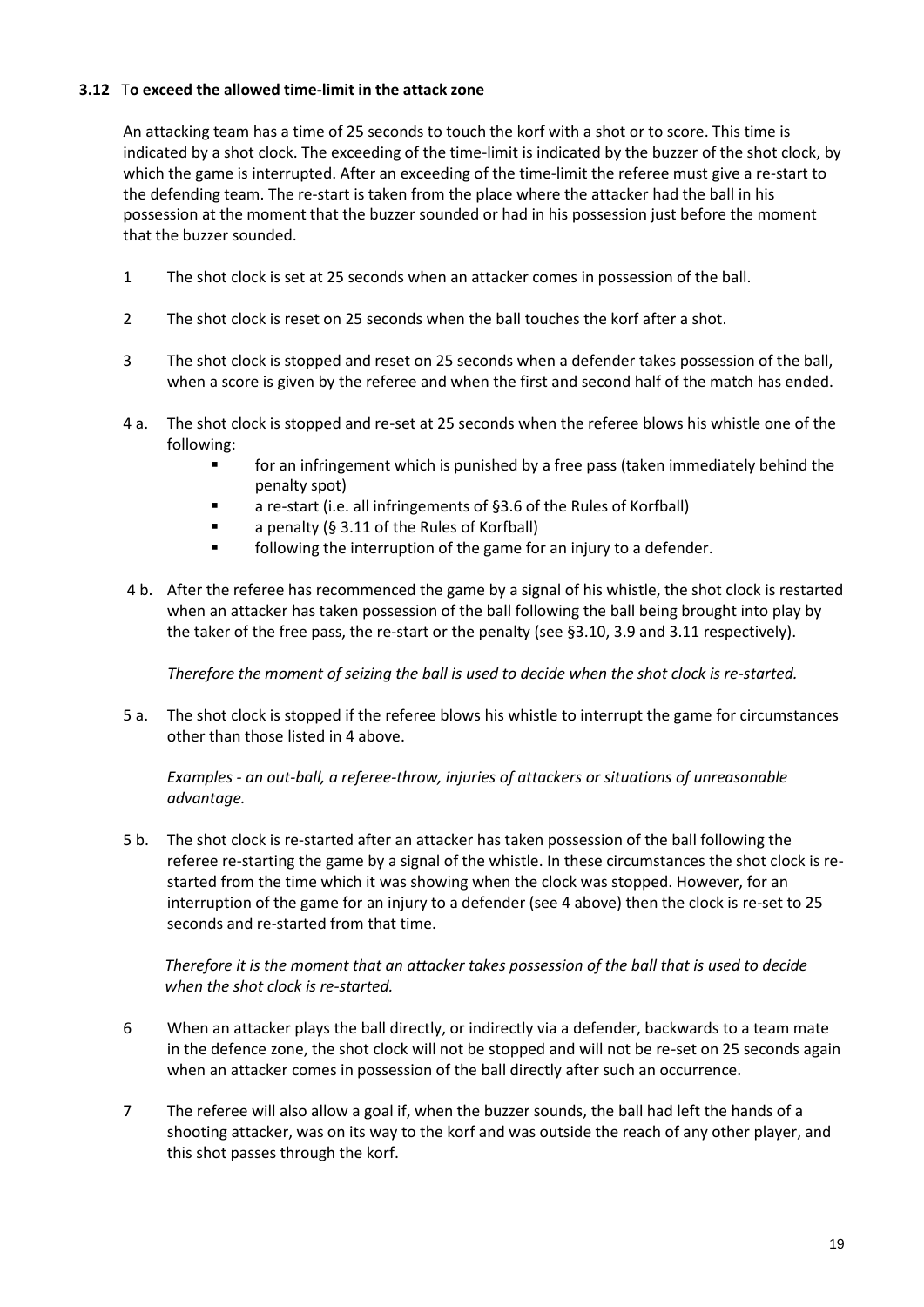## **APPENDIX 1**

## **Definitions of words and phrases used in the Rules of Korfball**

#### **Actually trying to block the ball**

 The conscious use of the arms and/or hands in an admissible manner to prevent a ball being thrown or shot.

#### **Arm's length**

• The length of the arm (of a defender) measured in each position (vertical, bent, whilst standing on the floor or having jumped up) to his opponent.

This size is used (measured from the defender in his position to the breast of the attacker) as one of the four conditions to decide a shot must be defended.

#### **Beating the Ball**

 Movement of an arm quickly towards the ball in such a way that contact takes place with the ball before it has left the opponent's hands.

#### **Contact (controlled)**

 Admissible manner of contact between players leading to neither player gaining an advantage over the other.

#### **Contact (uncontrolled)**

 Inadmissible manner of contact between players leading to one player gaining an advantage over the other.

#### **Cutting**

 Manner of playing when a defender, who is in a defending position or hindering position within arm's length, cannot follow his attacker because the attacker takes a path so close past another attacker that the defender collides with, or is likely to collide with, this second attacker and is therefore forced to give up his defending position or hindering position within arm's length.

#### **Handing the ball to another player of one's own team**

• Inadmissible manner of playing the ball to a player of one's own team where the ball does not become free in the air or free on the ground.

#### **Hindering**

- Admissible manner of impeding the throwing or catching of the ball by an opponent
	- For hindering during cutting see also cutting
	- For hindering using the free space see holding off an opponent during maintaining or occupying a position

#### **Hindering an opponent of the opposite sex**

 Inadmissible manner of hindering when the opponent of opposite sex is actually trying to throw the ball and the distance between the two players is less than the combined arm's lengths of the two players.

#### **Hindering an opponent who is already being hindered by another player**

 Inadmissible manner of hindering an opponent by two players when the opponent is actually trying to throw the ball or trying to use the free space.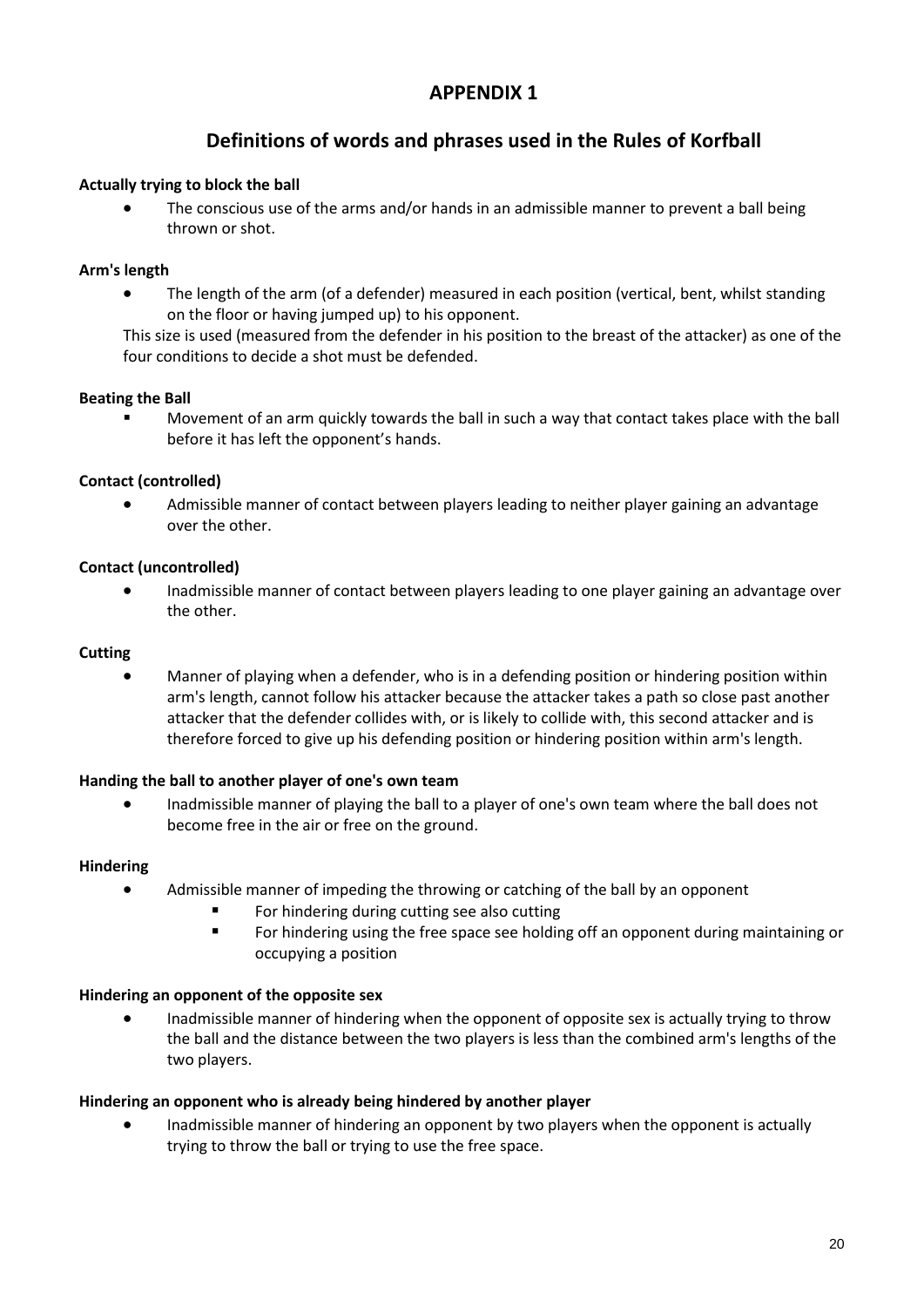#### **Holding off an opponent during keeping or occupying a position**

- Admissible manner of use of the body during maintaining or occupying a position when the use of the body is made in such a manner that the opponent can prevent a collision.
- Inadmissible manner of use of the body during maintaining or occupying a position when the use of the body is made in such a manner that the opponent cannot prevent a collision.

#### **Holding off an opponent during taking possession of the ball**

 Inadmissible manner of use of the body during taking possession of the ball by placing the body between the ball and the opponent.

#### **Infringement**

An unlawful action which, according the playing rules, has to be punished

The following infringements are distinguished:

- **Infringement (physical)** Infringement made by physical contact.
- **Infringement (technical)** Infringement which is not made by physical contact.
- **Infringement (light)** Technical infringement or physical infringement which is not aimed at disrupting the attack and where there is also no uncontrolled contact.
- **Infringement (heavy)** Physical infringement with uncontrolled contact or an infringement which is aimed at disrupting the attack or that results in disrupting the attack.
- **Infringement (very heavy)** Light or heavy infringement which results in the loss of a scoring chance.

#### **Obstacle free zone**

 The zone belonging to the playing area called "border area" (indoor at least 1 m; outdoor at least 2 m) where no obstacles (something which hinders; something which obstructs, holds back or causes problems) are allowed except for the benches and the people who are allowed to sit on them.

#### **Passive Hindering**

 Passive hindering is where the opponent prevents the ball from being brought quickly into play by standing within arms' distance in front of the taker but not hindering the throw by any movement of the arms or body.

#### **Pivot foot**

• The standing foot which a player must keep in place whilst moving his other leg or turning around his body.

#### **Playing in a dangerous manner**

Manner of playing which is dangerous to another player

#### **Scoring chance**

• Shooting chance with a reasonable to great possibility to score.

#### **Shooting chance**

• Chance to shoot from a free position.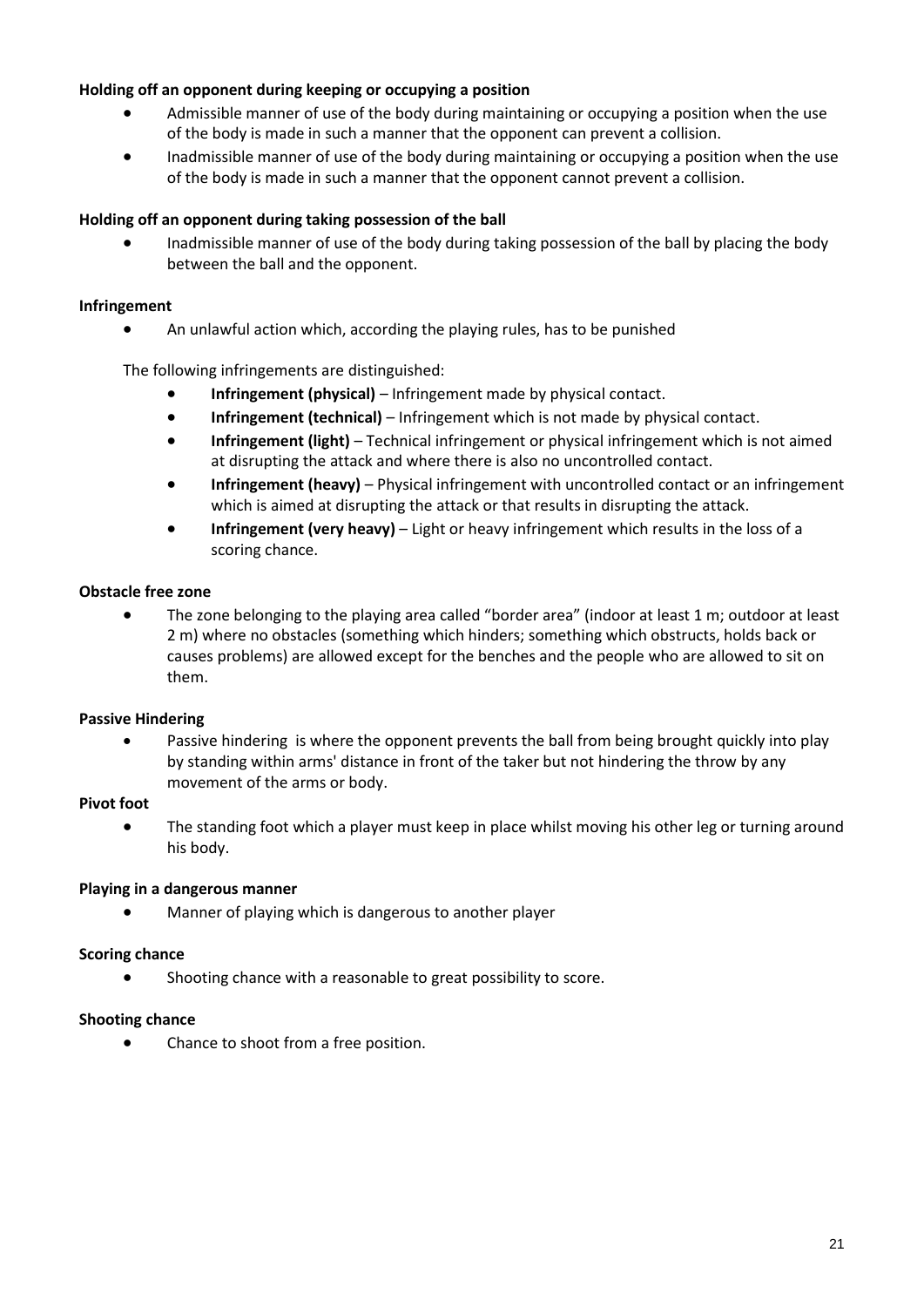## **Appendix 2**

## **The Rules of Korfball played in one zone with one post**

#### **Introduction**

Korfball played in one zone with one post is often used with younger players and for development or training. It forms an easy progression to the 8-a-side game.

All of the rules of the 8-a-side version of korfball apply with the exception of any differences set out below.

## **Section 1: Field and Equipment**

#### **1.1 Playing area**

The "playing area" shall be deemed to be the field of play together with its border area and the benches.

a Field of play

The dimensions of the field of play are 20 x 20 m.

c Bench

Two benches shall be placed near the front line and, if possible, at least 2 m from the field of play. They should be placed either side of the centre of the front line and at least five metres apart.

#### **1.2 Marking**

The field of play is marked out by clearly visible lines, 3.0 - 5.0 cm wide as shown in the diagram.



The starting zone is indicated by a line 5.0 m from, and parallel to, the front line. This line may be a solid line, a broken line or its position indicated by cones placed outside the side lines.

#### **2.1 Players**

#### **a Numbers and position**

The game is played by two teams, each consisting of 4 male and 4 female players, of whom two of each gender starts the match on the field.

#### **b Line up and incomplete teams**

When one or both teams are incomplete, the games can only start, or be continued, if a line up is possible that ensures that there are no less than three players from each side matched by gender.

front line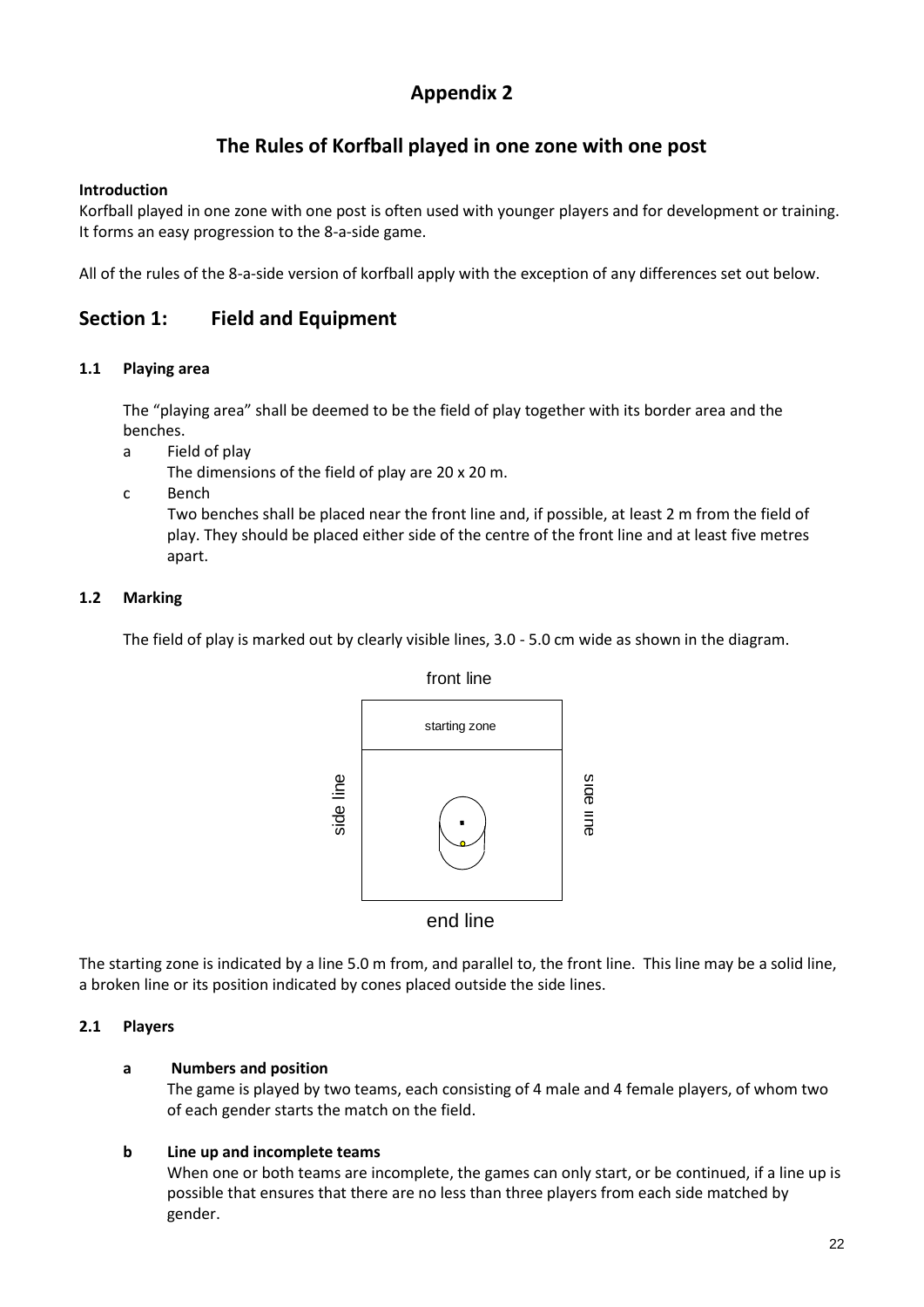When one team has less than three players or the conditions mentioned above concerning the possible line up of male and female players cannot be met, the game is abandoned.

#### **c Substitution of players**

Only scenario A shall apply i.e. substituted players are allowed to return to the game.

#### **2.2 Captain, Coach, Substitutes and other persons attached to the team**

#### **b Coach and Assistant Coach**

An assistant coach shall not be appointed. However, competition rules may allow a replacement coach to be appointed in cases where the coach has been sent off with a red card, instead of his duties going to the captain (for example in matches with young players).

The coach is permitted to give instructions to his team's players from the bench (including standing up rather than being seated) and in a manner that will not disturb others. The coach is *not* allowed to leave his place on the bench in order to give instructions to his team's players.

#### **2.5 Assistant referee**

No assistant referee shall be appointed.

#### **3.2 Goals**

#### **a How to score**

Except for the cases mentioned under 3.2 c in the rules, a team scores a goal when the team designated as the attacking team throws the ball such that: the ball has, from above, completely passed through the korf it is sure that the ball would have fallen completely through the korf, but that it was tapped back from underneath by a defender

If the ball is thrown through the korf by a player designated at that time as the defending team then it counts as a goal for the opposing team.

#### **3.3 Line up**

#### **a Choice of line up**

The competition rules shall decide which team will shoot in the first half.

#### **b Change in line up**

Does not apply as there is only one zone and players must be matched by gender.

#### **3.4 Zone changes and changes of ends**

In this version of the sport this rule shall be renamed "**Change of role".**

When the defending team gain possession of the ball they must pass the ball into the "starting zone". As soon as the ball is caught by the defending team in the "starting zone" then they become attackers and the previous attackers become defenders.

*If the defending team take possession of the ball in the starting zone, e.g. by means of an interception or from an out-ball or throw off taken by them, then this is taken to have complied with this clause.*

#### **3.5 Throw off**

The place of a throw off shall be in the starting zone close to the centre of the front line.